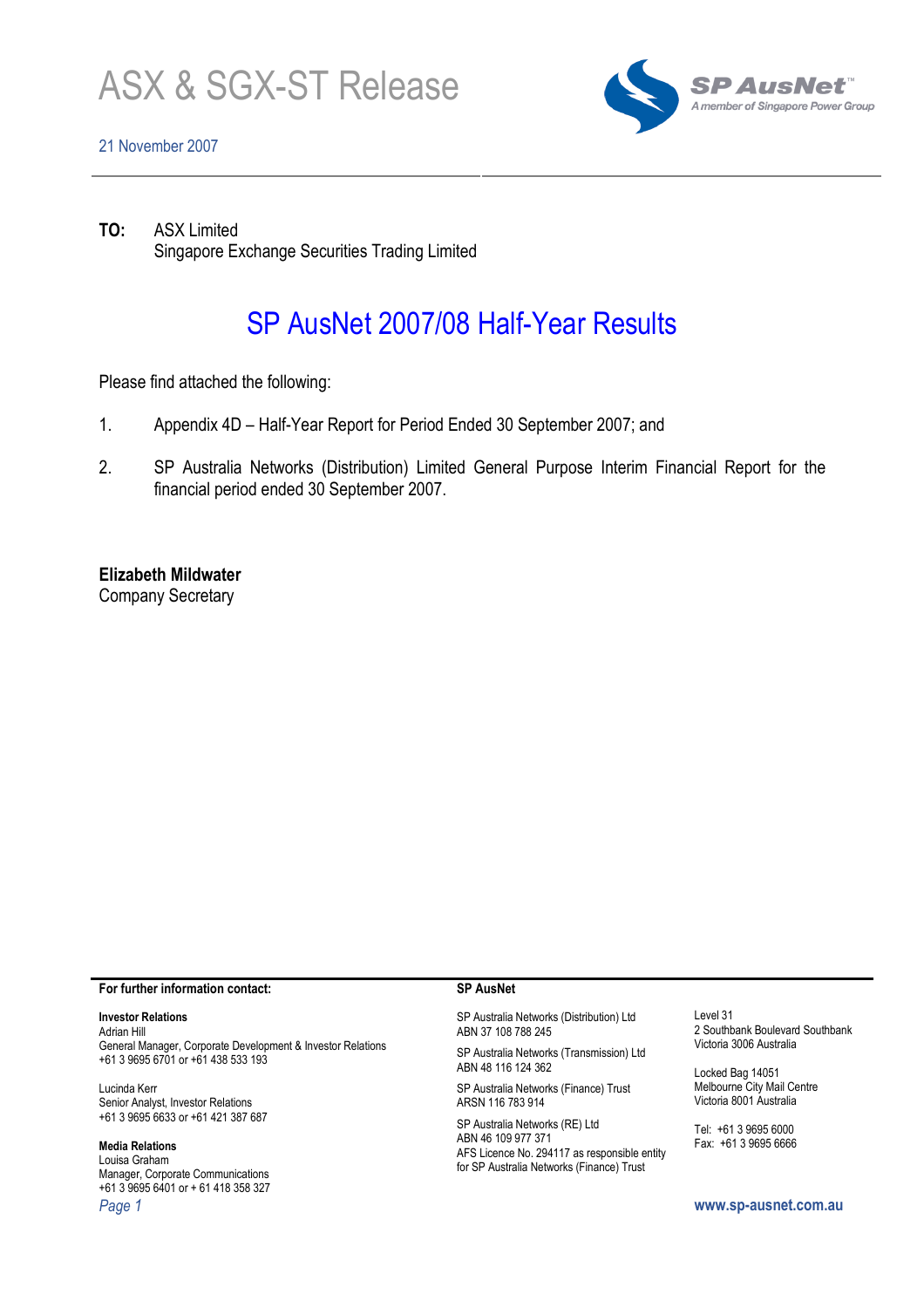

# SP Australia Networks (Distribution) Ltd trading as SP AusNet ACN: 108 788 245

# Appendix 4D

# Half year report Half Year Ended 30 September 2007

# 1. The current reporting period is the half year ended 30 September 2007. The previous corresponding period is the half year ended 30 September 2006.

2. Results for announcement to the market:

|                                                                                                     | 30 September<br>2007<br>\$'000 | 30 September<br>2006<br>\$'000 | $\frac{0}{0}$<br>change | Up /<br>down |
|-----------------------------------------------------------------------------------------------------|--------------------------------|--------------------------------|-------------------------|--------------|
| 2.1 Revenue from continuing operations                                                              | 583,345                        | 555,443                        | 5.0                     | Up           |
| 2.2 Profit from ordinary activities after tax attributable to<br>stapled securityholders comprises: |                                |                                |                         |              |
| Profit from continuing operations                                                                   | 119,631                        | 97,570                         | 22.6                    | Up           |
| Profit from discontinued operations                                                                 |                                | 17,051                         | N/A                     |              |
| 2.3 Net profit for the year attributable to stapled<br>securityholders                              | 119,631                        | 114,621                        | 4.4                     | Up           |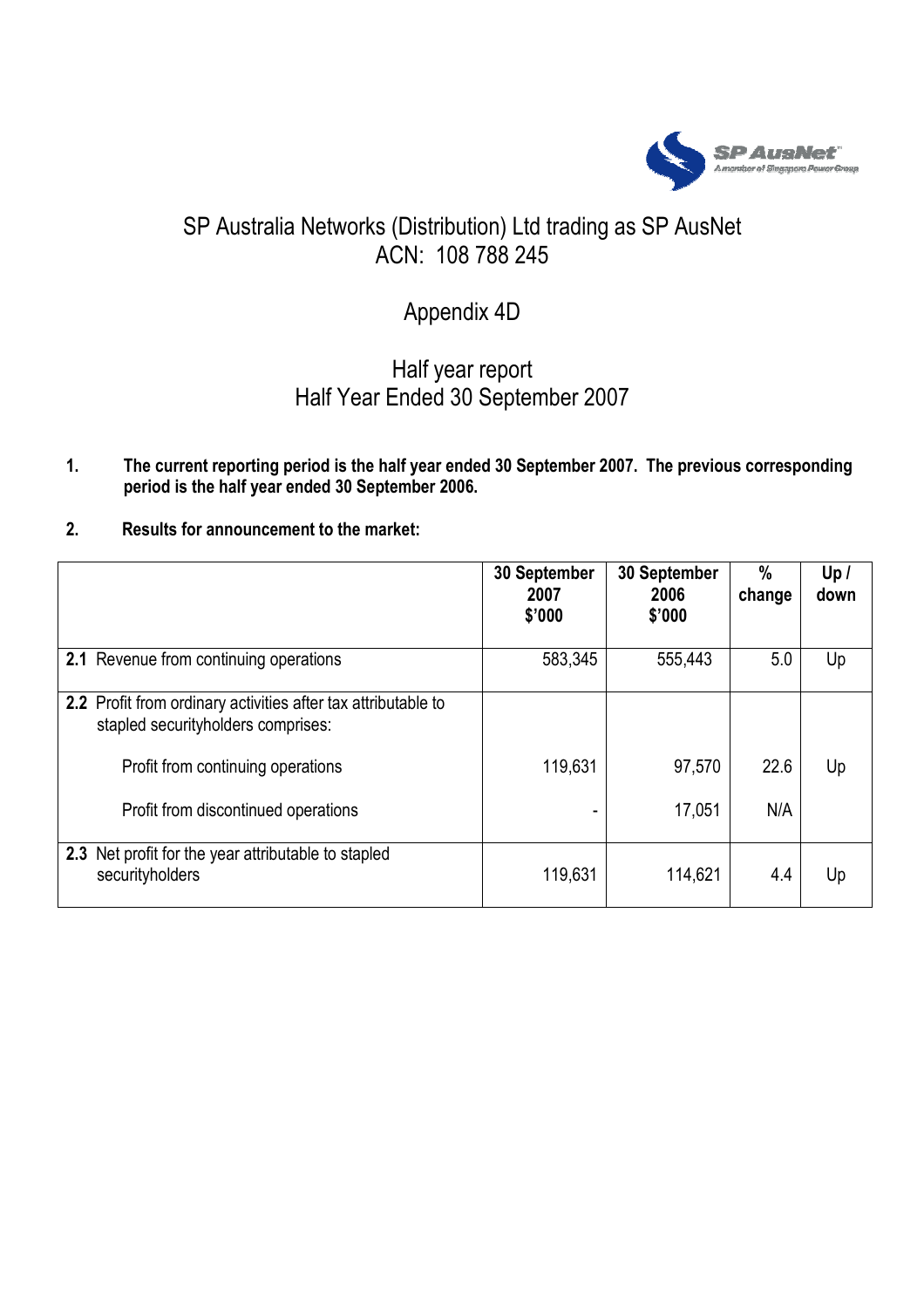# 2.4 Distributions approved for the half year ended 30 September 2007:

|                                       | <b>Cents per security</b> |
|---------------------------------------|---------------------------|
| Interim 2008 distribution:            |                           |
| Fully franked dividend                | 0.870                     |
| Assessable interest income            | 1.618                     |
| Capital distribution                  | 3.288                     |
| Total interim distribution            | 5.776                     |
| Previous corresponding period interim |                           |
| 2007 distribution:                    |                           |
| Fully franked dividend                | 0.507                     |
| Assessable interest income            | 1.509                     |
| Capital distribution                  | 3.619                     |
| Total final distribution              | 5.635                     |

# 2.5 The record date for determining entitlement to the distributions:

| <b>Record date</b> | <b>Payment date</b> |
|--------------------|---------------------|
| 5 December 2007    | 19 December 2007    |
|                    |                     |

# 2.6 Brief explanation of revenues, profits after income tax and distributions:

Refer to the Directors' Report within the attached Interim Financial Report.

# 3. Net tangible assets per security

|                                  | 30 September<br>2007 | 30 September<br>2006 |
|----------------------------------|----------------------|----------------------|
| Net tangible assets per security | \$1.11               | \$1.11               |

# 4. Gain or loss of control over entities

SP AusNet did not gain or lose control over any entities during the period.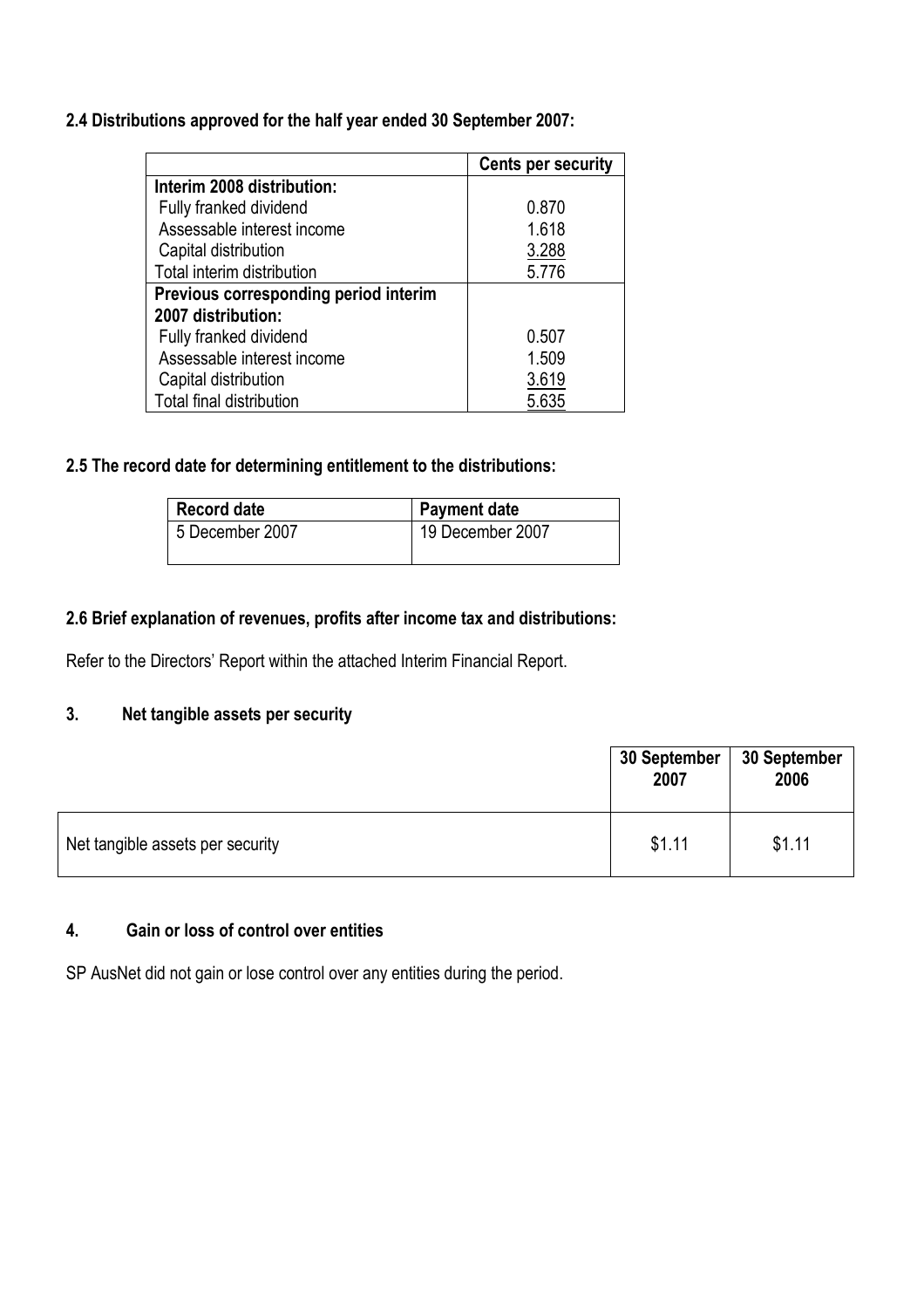# 5. Dividends and Distributions

Distributions paid during the interim period are:

|                            | Cents per<br>security | <b>Total distribution</b> | Date paid    |
|----------------------------|-----------------------|---------------------------|--------------|
| Fully franked dividend     | 0.507                 | 10,609,888                | 28 June 2007 |
| Assessable interest income | 1.584                 | 33,148,051                | 28 June 2007 |
| Capital distribution       | 3.544                 | 74,164,580                | 28 June 2007 |
|                            | 5.635                 | 117,922,519               |              |

## 6. Dividend Reinvestment Plans

SP AusNet does not have a dividend reinvestment plan.

# 7. Details of associates/joint ventures

SP AusNet had no associates or joint ventures in operation as at or for the half year ended 30 September 2007.

# 8. Foreign Entities

Not applicable.

# 9. Status of audit of accounts

The half year report is based on accounts which have been subject to an independent review. The SP AusNet accounts are not subject to dispute or qualification.

Date 20 November 2007

.

.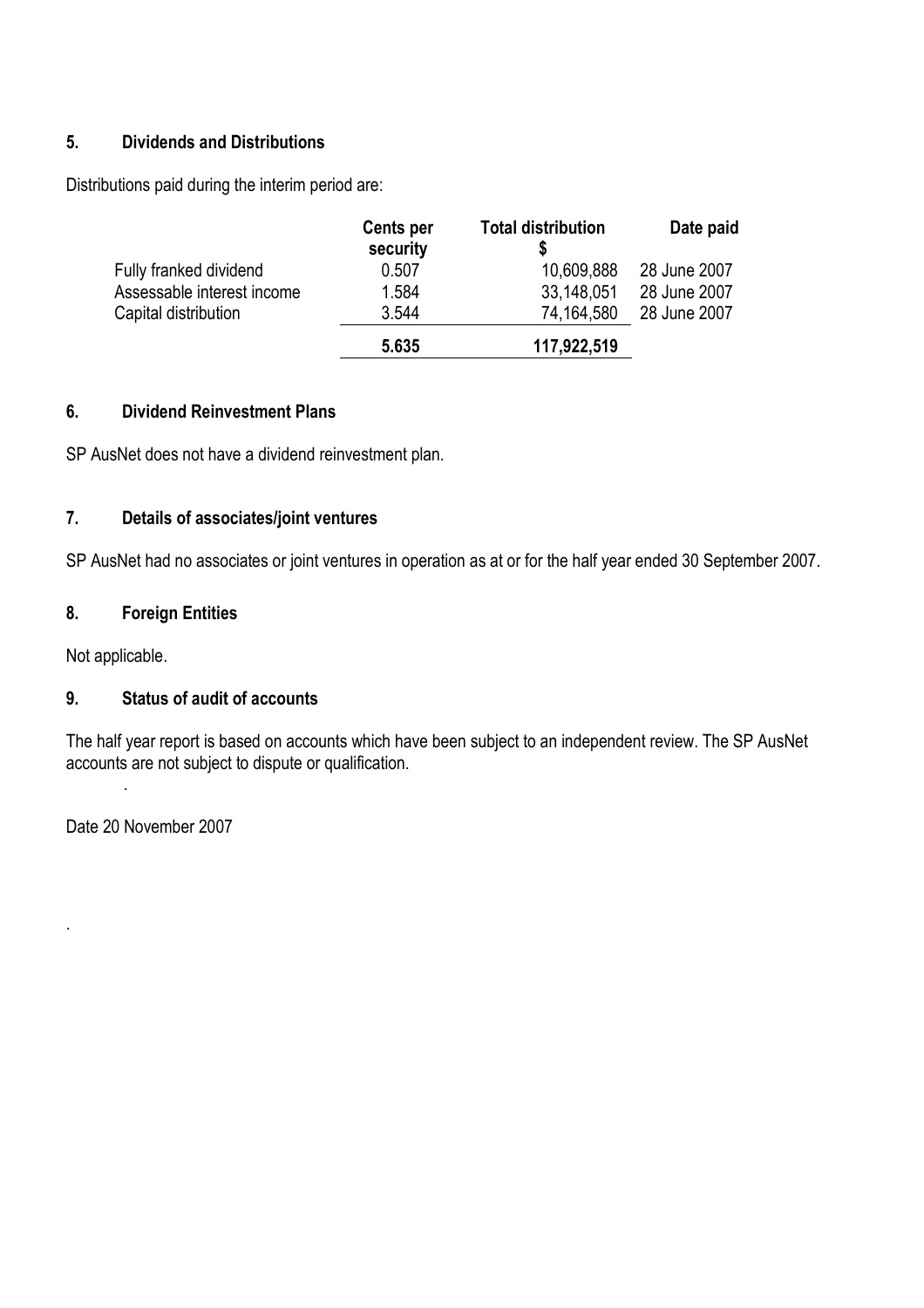SP Australia Networks (Distribution) Ltd ACN 108 788 245

General Purpose Interim Financial Report For the financial period ended 30 September 2007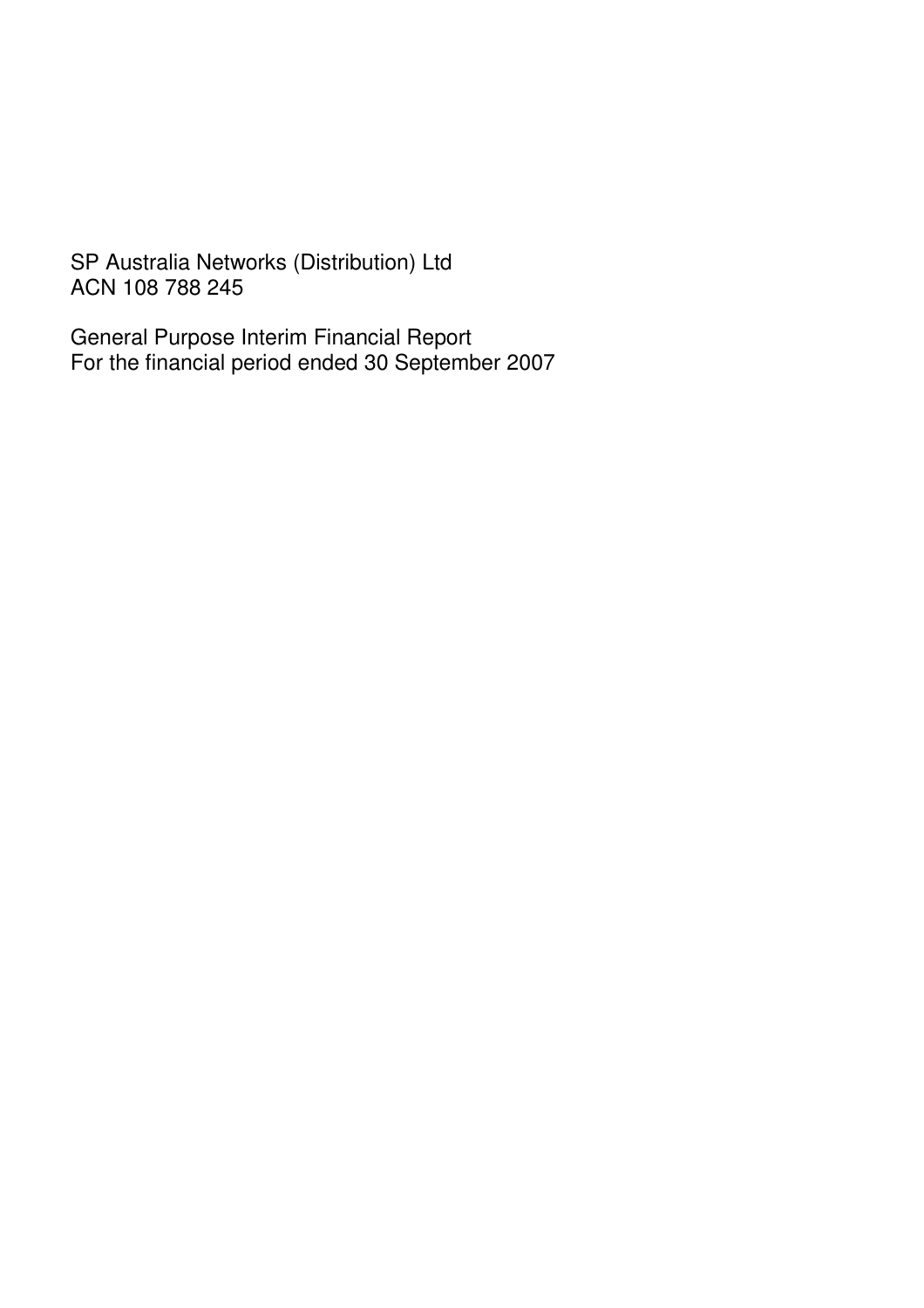# **Contents**

| Directors' report                                            | 3               |
|--------------------------------------------------------------|-----------------|
| Lead auditor's independence declaration                      | 8               |
| Combined interim income statements                           | 9               |
| Combined interim statements of recognised income and expense | 10              |
| Combined interim balance sheets                              | 11              |
| Combined interim cash flow statements                        | 12 <sup>2</sup> |
| Condensed notes to the combined interim financial statements | 13              |
| Directors' declaration                                       | 22              |
| Independent review report                                    | 23              |

This interim financial report covers the combined entity consisting of SP Australia Networks (Distribution) Ltd and its subsidiaries, SP Australia Networks (Transmission) Ltd and its subsidiaries, and SP Australia Networks (Finance) Trust. This interim financial report is presented in Australian currency.

SP Australia Networks (Distribution) Ltd is a company limited by shares, incorporated and domiciled in Victoria, Australia. Its registered office and principal place of business is:

Level 31, 2 Southbank Boulevard Southbank, Victoria 3006 Australia

This interim financial report does not include all the notes of the type normally included in an annual financial report. Accordingly, this report is to be read in conjunction with the annual report for the year ended 31 March 2007, and any public announcements made by SP Australia Networks (Distribution) Ltd during the interim reporting period in accordance with the continuous disclosure requirements of the Corporations Act 2001.

This interim financial report was authorised for issue by the Directors on 20 November 2007.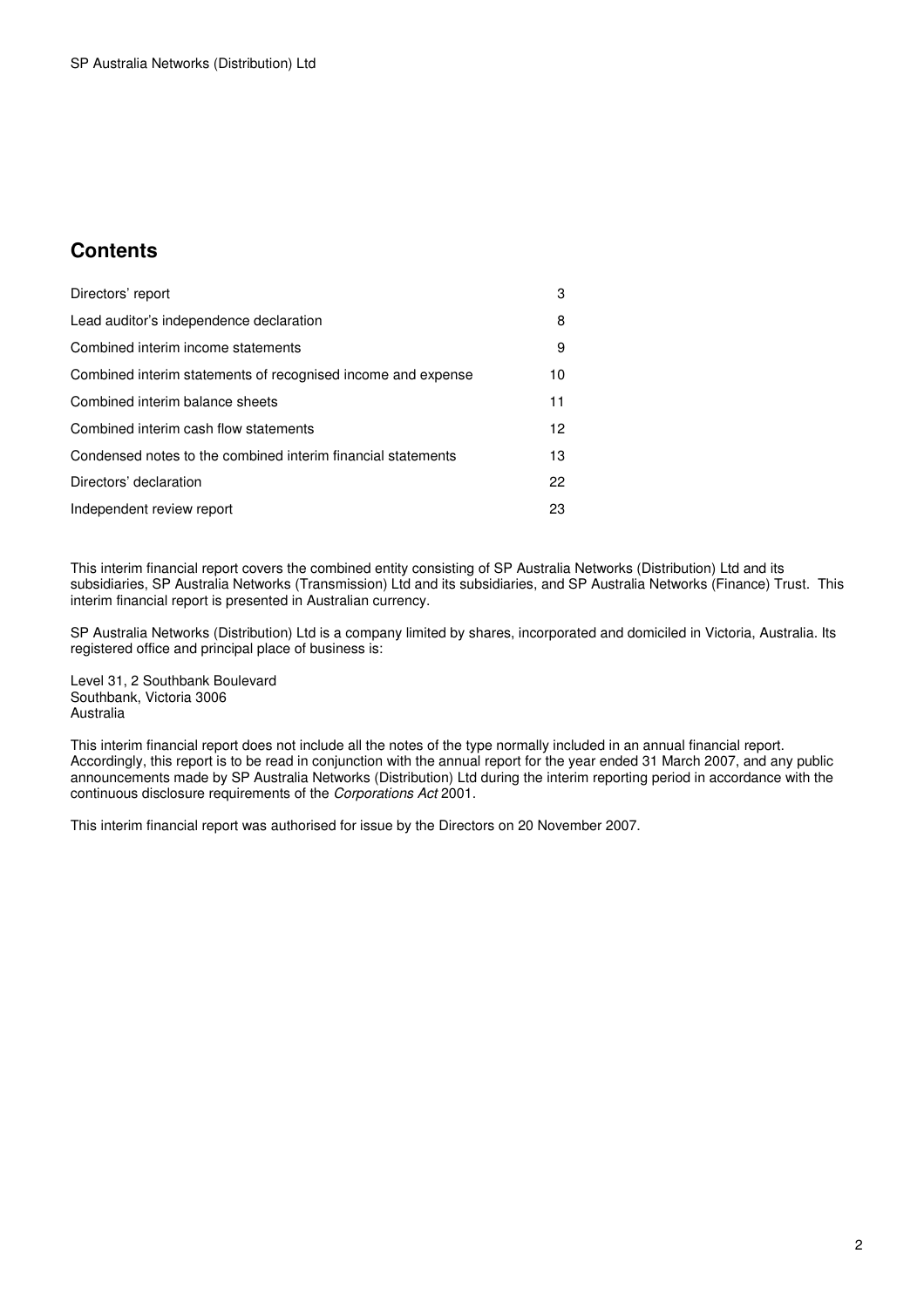## SP Australia Networks (Distribution) Ltd **Directors' report**

The Directors of SP Australia Networks (Distribution) Ltd ("SP AusNet Distribution") submit herewith the general purpose interim financial report of the combined entity for the period ended 30 September 2007.

This general purpose interim financial report has been prepared as an aggregation of the financial statements of SP AusNet Distribution and its subsidiaries, SP Australia Networks (Transmission) Ltd ("SP AusNet Transmission") and its subsidiaries and SP Australia Networks (Finance) Trust ("SP AusNet Finance Trust") as if all entities operate together. They are therefore treated as a combined entity ("the Stapled Group" or "SP AusNet").

Pursuant to the Stapling Deed effective 21 October 2005, the Stapled Group was established for the purpose of facilitating a joint quotation of SP AusNet Distribution, SP AusNet Transmission and SP AusNet Finance Trust on the Australian Stock Exchange and the Singapore Exchange Securities Trading Limited. The Stapled Group was listed on 14 December 2005.

So long as the three entities remain jointly quoted, the number of shares in each of SP AusNet Distribution and SP AusNet Transmission and the number of units in SP AusNet Finance Trust shall be equal and shareholders and unitholders shall be identical.

## **Directors**

The persons listed below were Directors of SP AusNet Distribution during the whole of the financial period and up to the date of this report.

## **Non-executive Directors**

**Ng** Kee Choe (Chairman) Jeremy Guy Ashcroft **Davis**  Eric **Gwee** Teck Hai Antonino (Tony) Mario **Iannello**  George Allister **Lefroy**  Martyn Kenneth **Myer Quek** Poh Huat Ian Andrew **Renard** 

### **Executive Director**

Nino **Ficca** (Managing Director)

## **Review of operations**

A summary of the Stapled Group's revenues and results by significant industry segments is set out below:

| 30 September 2007                                                                           | <b>Electricity</b><br>distribution<br>\$'000 | Gas<br>distribution<br>\$'000   | <b>Electricity</b><br>Transmission<br>\$'000 | Inter-segment<br>eliminations<br>$$^{\prime}000$ | <b>Combined</b><br>\$'000             |
|---------------------------------------------------------------------------------------------|----------------------------------------------|---------------------------------|----------------------------------------------|--------------------------------------------------|---------------------------------------|
| Regulated revenue<br>Excluded services<br>Customer contributions<br>Other revenue           | 203,124<br>19.581<br>8,060<br>6,917          | 103,797<br>8,161<br>4,768<br>10 | 211,675<br>17,610<br>4,947                   | (4,706)<br>(551)<br>(48)                         | 513,890<br>44,801<br>12,828<br>11,826 |
| <b>Total segment revenue</b><br>Segment result before interest<br>expense                   | 237,682<br>95,304                            | 116,736<br>71,135               | 234,232<br>100,081                           | (5, 305)                                         | 583,345<br>266,520                    |
| Segment interest expense<br>Unallocated finance income less<br>unallocated finance expenses | (49, 523)                                    | (33,015)                        | (36, 442)                                    |                                                  | (118,980)<br>7,602                    |
| Profit before income tax<br>Income tax expense                                              |                                              |                                 |                                              |                                                  | 155,142<br>(35,511)                   |
| Net profit for the period                                                                   |                                              |                                 |                                              |                                                  | 119,631                               |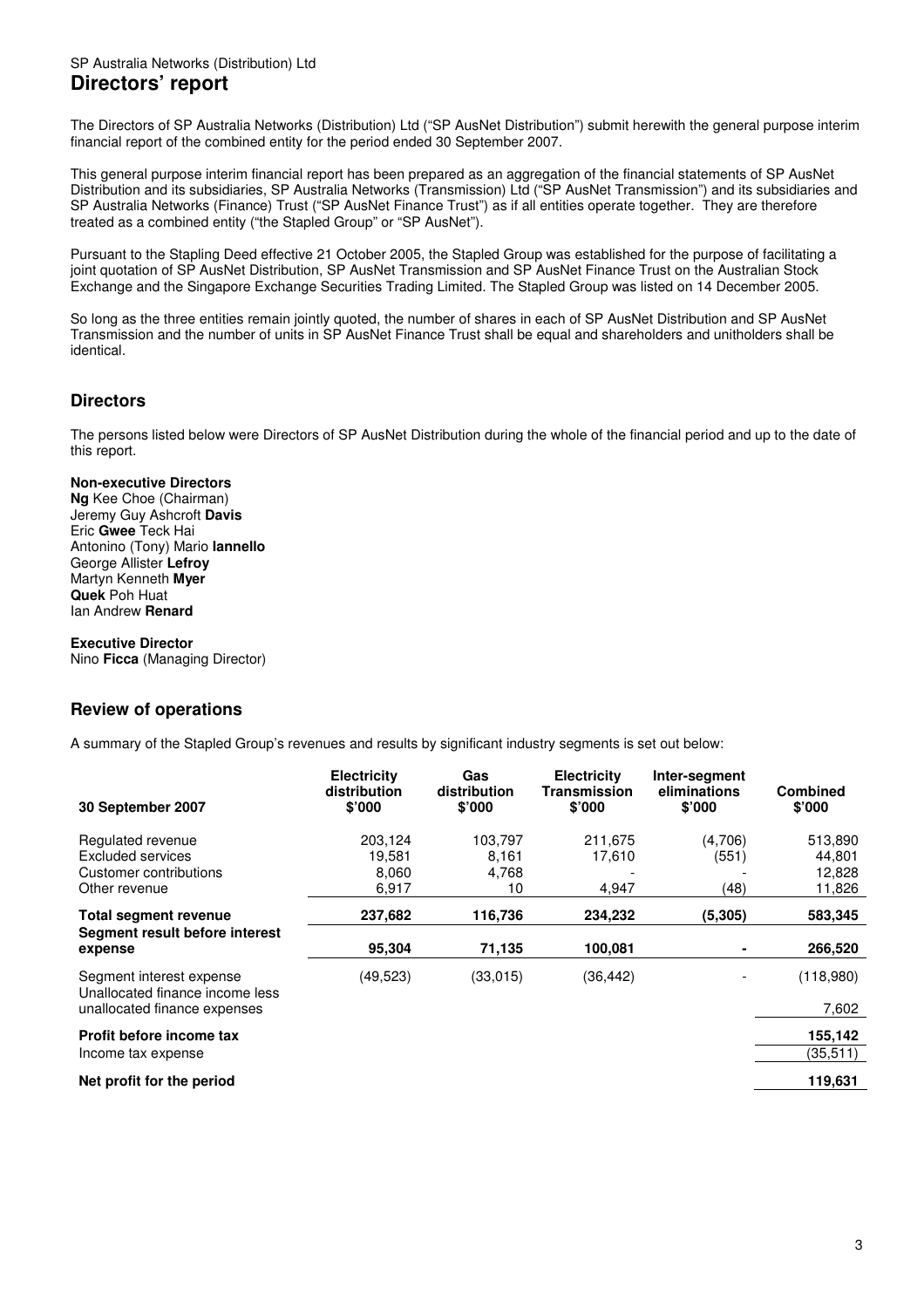# **Discussion and analysis for the period ended 30 September 2007**

This discussion and analysis is provided to assist readers in understanding the interim financial report.

SP AusNet derives most of its earnings from three regulated energy network businesses, which include Victoria's high voltage electricity transmission network, an electricity distribution network located in eastern Victoria and a gas distribution network in western Victoria.

As a diversified energy networks business, SP AusNet plays a vital role in underpinning the economic and social strength of Victorian communities, while contributing to the wider Australian energy market. The sustainability of the networks is key to SP AusNet's business decisions and SP AusNet is committed to continually improving its networks' performance.

For the period ended 30 September 2007, SP AusNet achieved a net profit after tax ("NPAT") of \$119.6 million (2006: \$114.6 million) which was 4.4% ahead of the previous interim financial period. NPAT from continuing operations was \$119.6 million (2006: \$97.6 million) an increase of 22.6%. Excluding the prior period one-off \$15.9 million legal provision, comparable NPAT growth from continuing operations is 10.0%.

The NPAT result was driven by revenues of \$583.3 million (2006: \$555.4 million) up \$27.9 million on the previous interim financial period despite significantly warmer autumn and winter seasons this period. The increase was largely due to annual tariff increases on all networks and positive reliability incentives on the electricity distribution network. Expenses, excluding finance costs, were \$316.8 million, unchanged from the prior interim period and included increased retirement of transmission assets as a result of the station rebuild program and higher costs in respect of asbestos removal.

### **Electricity distribution business**

SP AusNet's electricity distribution business contributed \$237.7 million in total revenues (excluding interest income) for the period ended 30 September 2007. The impact of unfavourable weather conditions in Victoria was offset by underlying volume growth and a positive correction factor applied to Transmission Use of System tariffs relating to an under-recovery in the year ended 31 March 2007.

In the period to 30 September 2007, almost 5,000 additional customers were connected to the network. Growth in revenues for the electricity distribution business continues to be driven by increased load growth from the penetration of air-conditioning into the residential market and new customer growth. During the financial period, 3,903 GWh was distributed through the distribution network, which is consistent with the volume distributed in the prior corresponding interim period. Total capital expenditure for the period was \$78.1 million, of which \$35.6 million was customer-initiated.

### **Gas distribution business**

SP AusNet's gas distribution business contributed \$116.7 million in total revenues (excluding interest income) for the period ended 30 September 2007. The impact of unfavourable weather conditions in Victoria was offset by the annual tariff increase on the gas distribution network.

In the period to 30 September 2007, approximately 7,500 additional customers were connected to the network. Strong demand in Victoria's growth corridors is continuing to generate high customer connections to the network. Capital expenditure for the period was \$34.9 million of which \$17.9 million was customer-initiated, including \$8.0 million for new town connections. Total gas delivered through the network was 42.9 PJ, a decrease of 4% over the previous interim financial period.

#### **Electricity transmission business**

SP AusNet's electricity transmission business contributed \$234.2 million in total revenues (excluding interest income) for the period ended 30 September 2007. Total electricity transmitted through the network was 26,444 GWh which is consistent with the volume transmitted in the previous interim financial period.

Total capital expenditure on the transmission network was \$56.9 million for the period, including \$34.4 million customer-initiated and \$22.5 million company-initiated projects.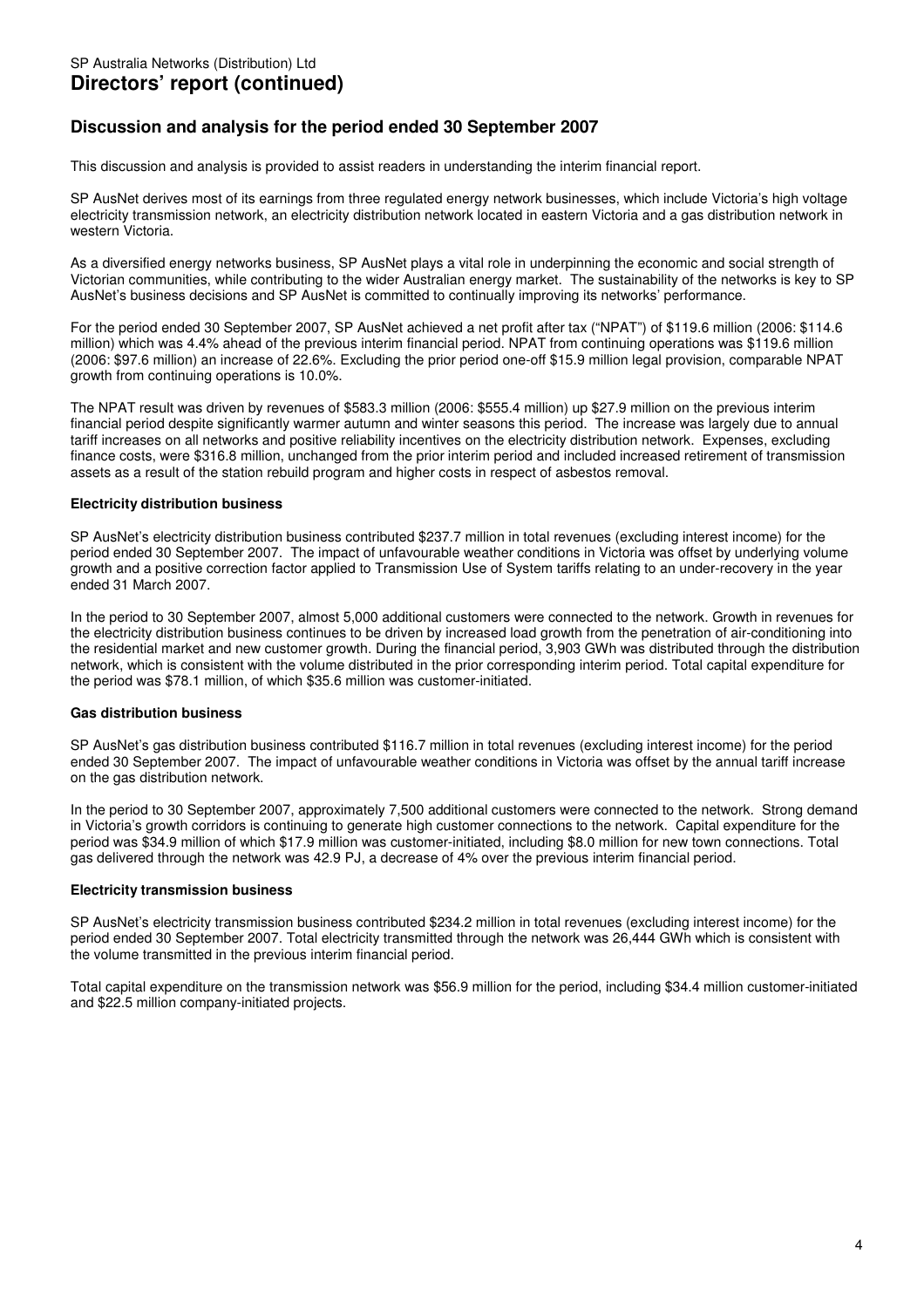# **Discussion and analysis for the period ended 30 September 2007 (continued)**

### **Balance sheets**

SP AusNet's total assets as at 30 September 2007, were \$7,184.5 million comprising principally property, plant and equipment of \$6,378.0 million. Cash was \$8.9 million, current receivables were \$162.7 million, current derivative financial instruments were \$181.3 million and intangible assets were \$354.5 million. The increase of \$154.5 million in current derivative financial instruments during the current interim period was primarily due to interest rate movements having a favourable impact on SP AusNet's interest rate swap portfolio.

Current liabilities as at 30 September 2007 were \$971.0 million due mostly to borrowings of \$767.7 million, payables of \$138.6 million and derivative financial instruments of \$11.5 million.

Non-current liabilities as at 30 September 2007 were \$3,546.2 million comprising mostly borrowings of \$2,761.9 million, derivative financial instruments of \$380.3 million and deferred tax liabilities of \$377.3 million. The increase of \$292.4 million in non-current derivative financial instruments during the current interim period was primarily due to exchange rate movements having an unfavourable impact on SP AusNet's cross currency swaps. As these cross currency swaps hedge foreign currency borrowings, the unfavourable impact is negated by favourable movements in the fair value of the hedged borrowings.

Securityholders' equity was \$2,667.3 million as at 30 September 2007. Total securityholders' equity includes 100% of the ownership interests in SP AusNet Transmission and SP AusNet Finance Trust (which have been disclosed as minority interests as they are owned by securityholders directly).

The Stapled Group's current liabilities exceed its current assets due primarily to the maturity of certain debt securities within 12 months of the reporting date. The Directors are considering a range of re-financing options for the maturing debt. Given SP AusNet's investment grade credit rating and the strong interest shown by a number of banks, the Directors are confident of being able to refinance the maturing debt. In addition, the Stapled Group has the ability to draw down on existing loan facilities to re-finance the maturing debt.

#### **Cash flow statements**

Net operating cash flows for the period ended 30 September 2007 were \$199.3 million, a decrease of \$19.6 million on the comparative period.

Net outflows from investing activities of \$173.5 million resulted primarily from payments for property, plant and equipment.

The net outflow from financing activities of \$25.9 million resulted primarily from distributions paid during the period of \$117.9 million which was partially offset by net proceeds from borrowings.

### **Distributions**

Distributions paid to securityholders during the period were as follows:

|                                                            | Final 2007 distribution paid on<br>28 June 2007 |                                 |  |
|------------------------------------------------------------|-------------------------------------------------|---------------------------------|--|
|                                                            | <b>Cents per</b><br>security                    | Total<br>distribution<br>\$'000 |  |
| Fully franked dividend paid by SP AusNet Transmission      | 0.507                                           | 10.610                          |  |
| Assessable interest income paid by SP AusNet Finance Trust | 1.584                                           | 33,148                          |  |
| Capital distribution paid by SP AusNet Finance Trust       | 3.544                                           | 74,165                          |  |
|                                                            | 5.635                                           | 117,923                         |  |

Since 30 September 2007 the Directors have approved an interim distribution for 2008 of \$120,873,197 (5.776 cents per Stapled Security) to be paid on 19 December 2007 comprised as follows:

|                                                               |                              | Interim 2008 distribution to be<br>paid on 19 December 2007 |  |  |
|---------------------------------------------------------------|------------------------------|-------------------------------------------------------------|--|--|
|                                                               | <b>Cents per</b><br>security | Total<br>distribution<br>$$^{\circ}000$                     |  |  |
| Fully franked dividend payable by SP AusNet Transmission      | 0.870                        | 18.206                                                      |  |  |
| Assessable interest income payable by SP AusNet Finance Trust | 1.618                        | 33,860                                                      |  |  |
| Capital distribution payable by SP AusNet Finance Trust       | 3.288                        | 68,807                                                      |  |  |
|                                                               | 5.776                        | 120.873                                                     |  |  |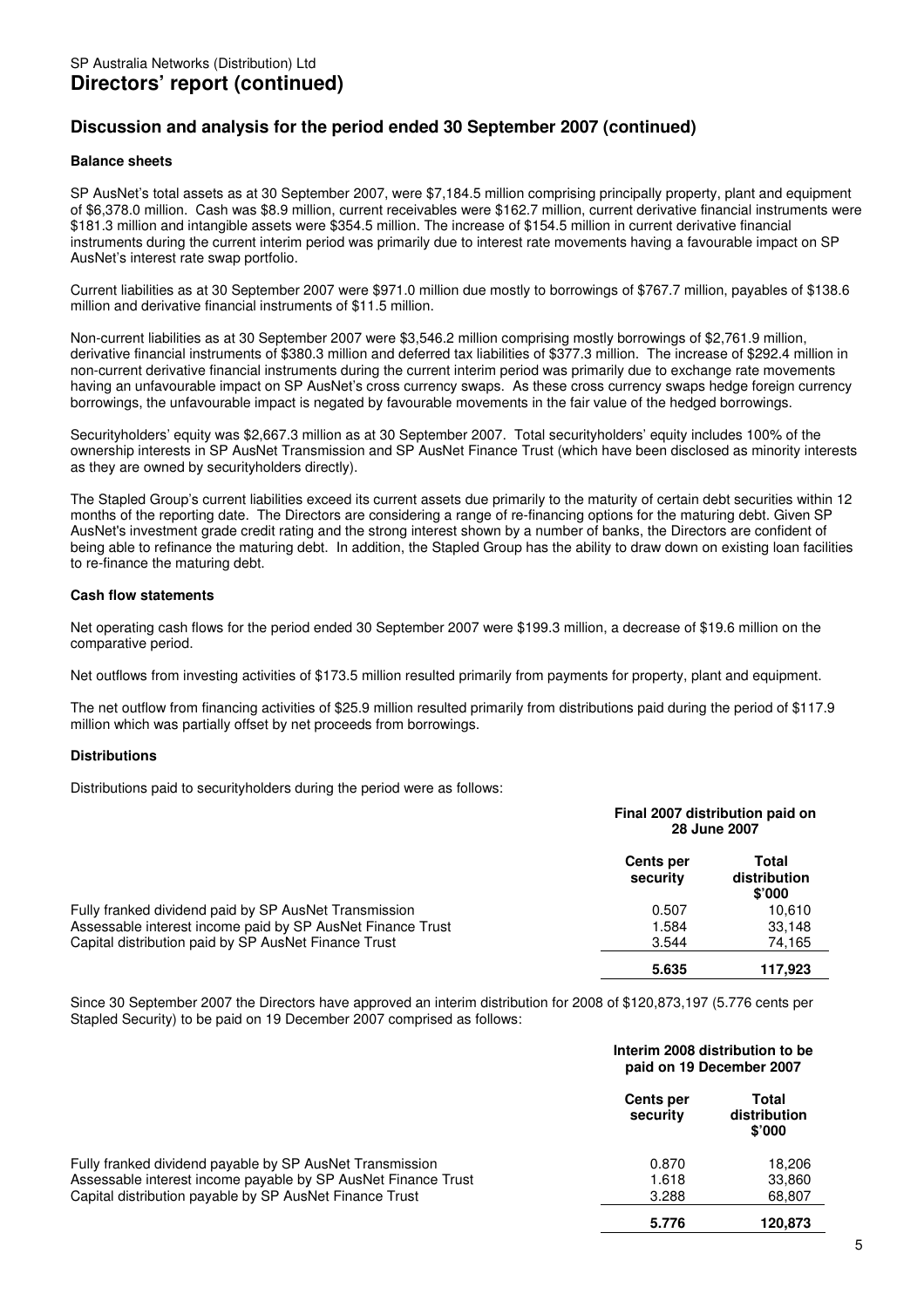### **Debt refinancing**

During the period, SP AusNet simplified its funding arrangements by utilising a subsidiary of SP AusNet Distribution, SPI Electricity and Gas Australia Holdings Pty Ltd, as its 'common' or 'central' funding vehicle ("CFV"). This process has been undertaken for administrative efficiency and to improve future borrowing programs of both the transmission and distribution businesses. The majority of SP AusNet's external borrowings, which were previously held in separate entities on the distribution and transmission sides of the business, are being consolidated into the CFV.

During the period SP AusNet established an \$850 million, 364-day bank debt facility in the CFV, a portion of which was used to refinance \$563 million of maturing medium term notes.

## **Significant changes in the state of affairs**

On 20 September 2007, SP AusNet announced that it had agreed with Singapore Power International Pte Ltd ("SPI") to acquire the Alinta assets being purchased by SPI. SP AusNet will acquire the assets for \$8,142 million, which is the price paid by SPI, plus transaction and holding costs between the time of acquisition by SPI and completion of the sale to SP AusNet. The acquisition is conditional upon SP AusNet obtaining securityholder approval, securing the necessary funding, final documentation, completion of the restructure of Alinta following the scheme of arrangement and any applicable consents or approvals. The acquiring entity within SP AusNet will be SP AusNet Transmission.

Other than referred to above, in the opinion of the Directors, there were no other significant changes in the state of affairs of SP AusNet that occurred during the period under review.

## **Matters subsequent to the end of the financial period**

### **Acquisition of Alinta assets from SPI**

SP AusNet's Independent Directors have unanimously recommended that securityholders vote in favour of the acquisition of certain Alinta assets and businesses from SPI. The Corporations Act and ASX Listing Rules regulate transactions between related parties. SPI is a related party of SP AusNet.

Accordingly, approval is being sought from eligible Securityholders in respect of:

- the acquisition of the Acquired Businesses by SP AusNet from SPI on the terms of the SSPA;
- the amendment of the existing Management Services Agreement (which will change the amount of fees payable by SP AusNet to SPIMS (a subsidiary of SPI)); and
- the issue of New Securities by SP AusNet to SPI under the Entitlement Offer and the Institutional Placement.

The Meeting to consider the Resolutions will be held on 11 December 2007. The transaction must be approved by at least 50% of votes cast by Securityholders entitled to vote. SPI and any associate of SPI are excluded from voting on the transaction. Subject to the satisfaction of any outstanding conditions, the Transaction is expected to complete on 21 December 2007.

In the event that all of the Resolutions are not approved by the requisite majorities of SP AusNet Securityholders, the transaction will not proceed and it is intended that SP AusNet will continue to operate in its current form. In doing so, it will have already incurred a portion of the costs of the transaction, estimated at approximately \$26 million. Even if the Resolutions are approved by the requisite majorities of SP AusNet Securityholders, in some circumstances the transaction may still not proceed. For example, if underwriting arrangements are not able to be agreed, if underwriting terms are agreed after the Meeting and SPI does not waive the relevant condition precedent, or if SPI does not subscribe for its entitlement under the Entitlement Offer or for 51% of the Securities offered under the Institutional Placement.

An Explanatory Memorandum which details the nature of the transaction, including financial forecasts and risks and benefits, has been issued to all Securityholders.

The transaction will be funded through a combination of equity and debt (subject to approval by the requisite majorities of Securityholders). SP AusNet intends to undertake an equity offering to partially fund the transaction. It is currently proposed that this equity offering will include:

- a pro-rata Entitlement Offer to eligible existing Securityholders (including an ability, in the event of an overall undersubscription of the Entitlement Offer, for Securityholders to elect to receive more Securities than their entitlement); and
- an Institutional Placement of Securities to eligible institutional and professional investors.

The Entitlement Offer will be non-renounceable. The exact and relative sizes of the Entitlement Offer and the Institutional Placement have not yet been determined, and will only be determined closer to the time of the Entitlement Offer. At the time of signing this Directors' report, the price of the Offer has not been determined but it will not be less than \$1.10.

The debt component of the Acquisition Cost will initially be funded by a mixture of a Syndicated Facility and a Bridge Facility. SP AusNet has obtained commitment letters in respect of a \$2,500 million Syndicated Facility and a \$3,700 million Bridge Facility. The current intention of SP AusNet is to refinance the Bridge Facility during 2008 after completion of the transaction by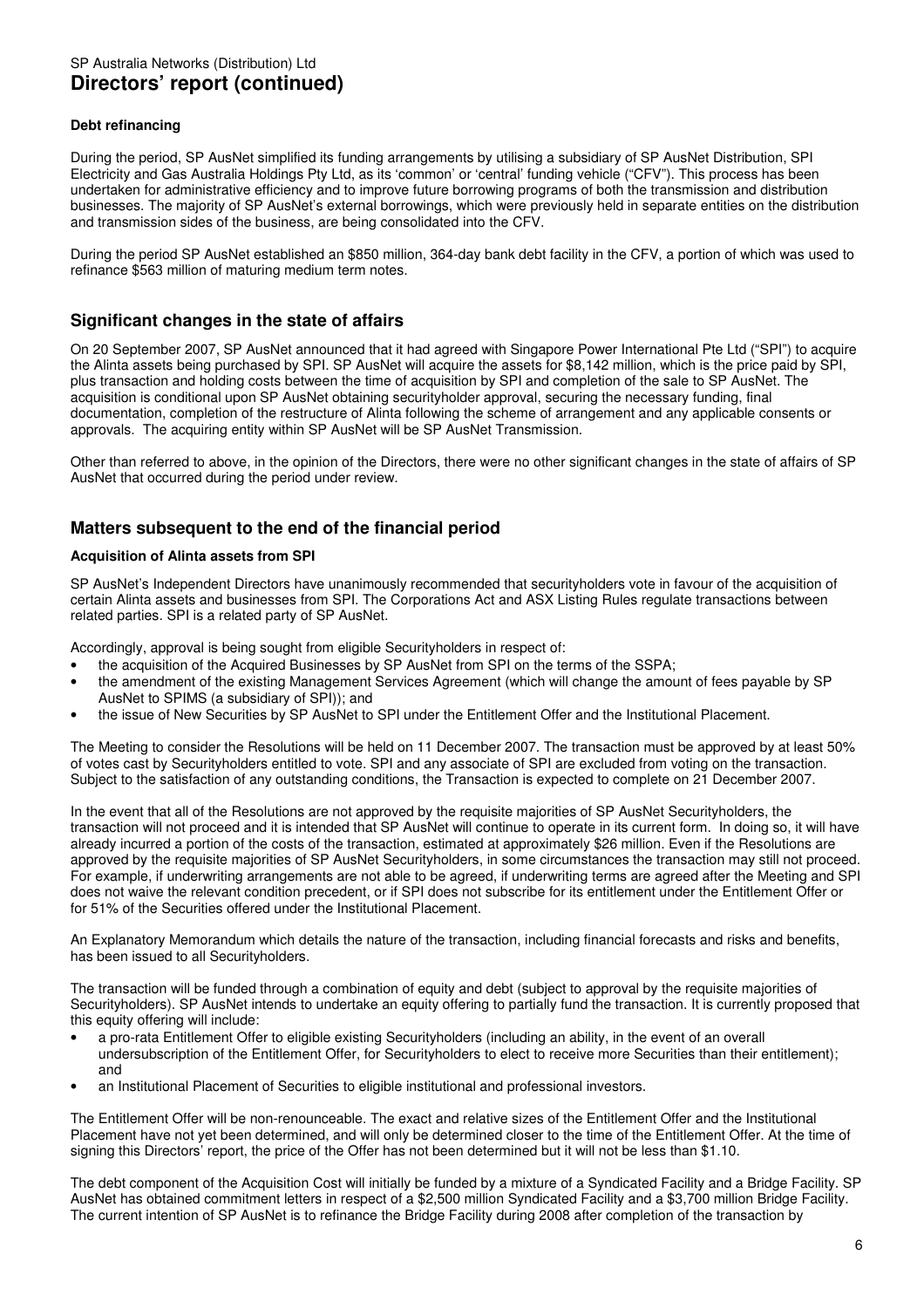accessing local and international capital markets to deliver a mixture of products with varying maturities. This may include, but is not limited to, senior bank facilities, bonds, a Hybrid Offer and other debt capital market instruments.

In order to conduct the proposed Entitlement Offer and any Institutional Placement, certain changes are required to be made to the constitution of SP AusNet Finance Trust. Securityholders have been invited to approve these changes at the General Meeting of securityholders scheduled for 11 December 2007. The effect of these changes is to make the provisions of the constitution relating to the pricing of units under an entitlement offer or placement consistent with the applicable ASIC class order and to facilitate the proposed Institutional Placement.

### **Transmission regulatory reset**

The transmission business is currently undergoing a regulatory reset with the AER. SP AusNet submitted the Electricity Transmission Revenue Proposal 2008-2014 to the AER on 28 February 2007, proposing \$2,941.2 million revenues for the reset period. The proposal was carefully developed to ensure continuing high levels of asset performance and reliability, whilst providing services in the most efficient manner. In addition, SP AusNet is proposing for the first time a 6 year regulatory period for the transmission business instead of a 5 year regulatory period.

On 31 August 2007, the AER released its draft decision with respect to the SP AusNet transmission determination 2008-2014, proposing revenues of \$2,760.3 million. SP AusNet responded to the draft decision on 12 October 2007 advocating an increase in revenue and has provided additional supporting material where applicable. The final decision is expected to be released on 31 January 2008.

### **Gas access arrangement revision**

The gas distribution business is currently undergoing a regulatory reset with the ESC. SP AusNet submitted the Gas Access Arrangement Revision Information 2008-2012 to the ESC on 30 March 2007, proposing revenue of \$864.7 million for the reset period. The proposal was carefully developed to ensure continuing high levels of asset performance and reliability, whilst providing services in the most efficient manner and ensuring SP AusNet maintains its current levels of investor return.

On 28 August 2007, the ESC released its draft decision with respect to the Gas Access Arrangement Revision 2008-2012, proposing revenues of \$730.9 million. The new reset period was scheduled to commence on 1 January 2008, however the date is subject to change due to delays in the process. The existing arrangements will continue until the final decision takes effect.

## **Lead Auditor's Independence Declaration**

The Lead Auditor's Independence Declaration is set out on page 8 and forms part of the Directors' report for the period ended 30 September 2007.

# **Rounding off**

SP AusNet Distribution is a company of a kind referred to in Class Order 98/100, issued by the Australian Securities and Investments Commission, relating to the "rounding off" of amounts in the Directors' report. Amounts in the Directors' report have been rounded off in accordance with that Class Order to the nearest thousand dollars or, in certain cases, to the nearest dollar.

This report is made in accordance with a resolution of the Directors.

**Ng Kee Choe**  Chairman

**Nino Ficca**  Managing Director

**Melbourne 20 November 2007**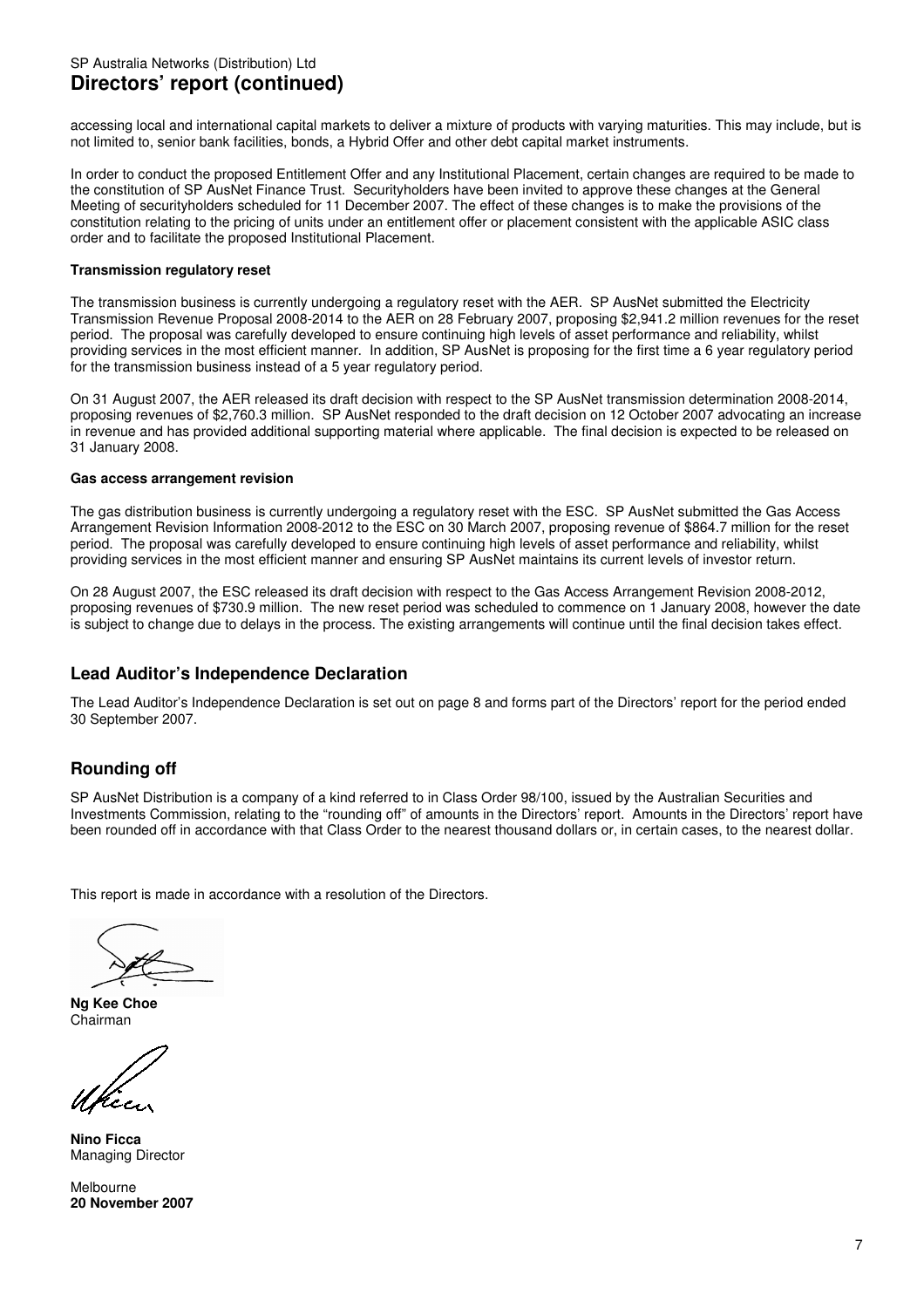

 $\mathcal{L}$ لتستدع

## Lead Auditor's Independence Declaration under Section 307C of the Corporations Act 2001

and a market management of the model and and a construction of

To: the directors of SP Australia Networks (Distribution) Ltd

I declare that, to the best of my knowledge and belief, in relation to the review for the half-year ended 30 September 2007 there have been:

- no contraventions of the auditor independence requirements as set out in the  $(i)$ Corporations Act 2001 in relation to the review; and
- $(ii)$ no contraventions of any applicable code of professional conduct in relation to the review.

 $\omega_{-}$ 

Alison Kitchen Partner

Melbourne 20 November 2007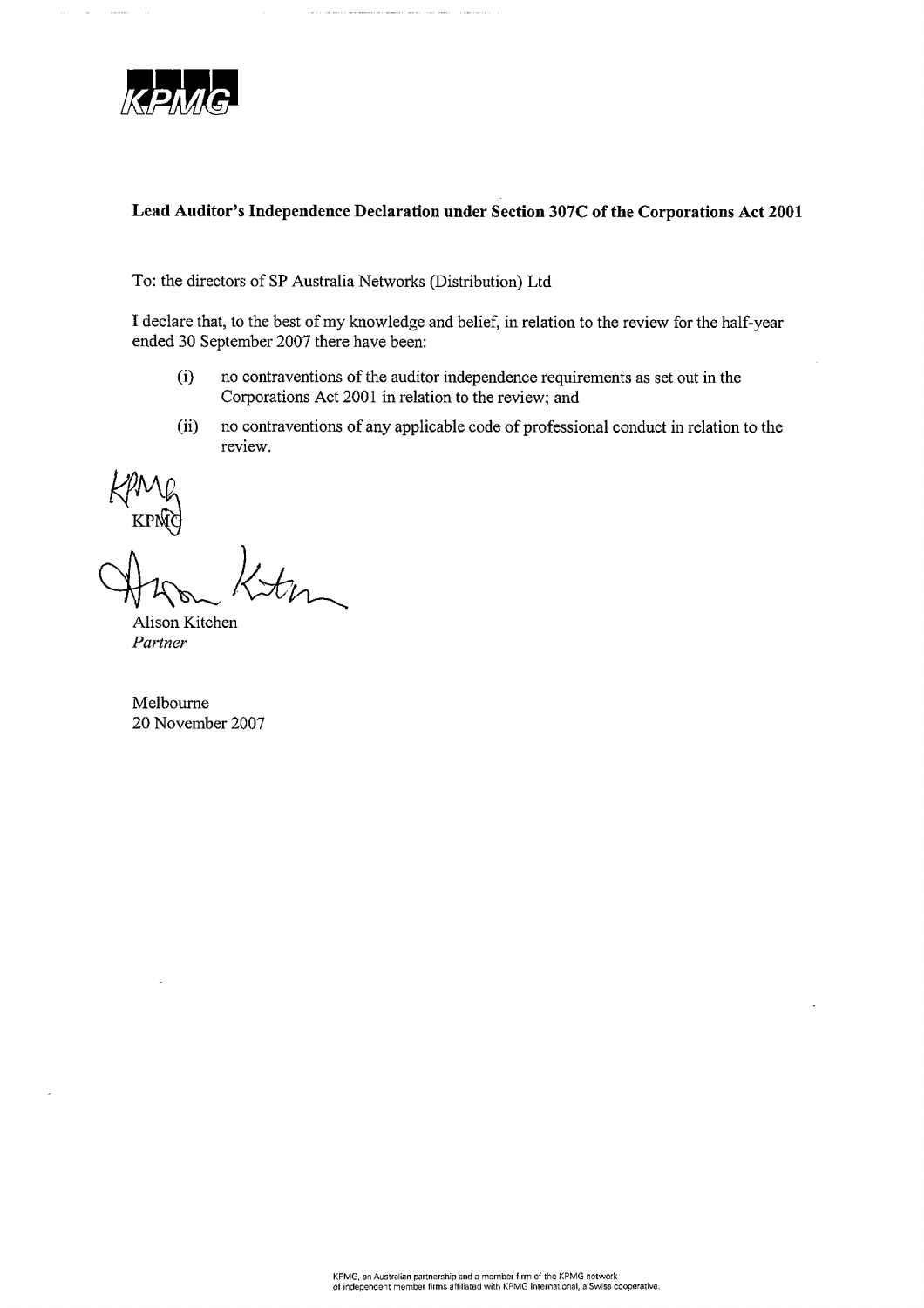## **Combined interim income statements**

For the period ended 30 September 2007

|                                                                                                                                                                           | <b>Notes</b> | 30 Sep<br>2007<br>\$'000 | 30 Sep<br>2006<br>\$'000     |
|---------------------------------------------------------------------------------------------------------------------------------------------------------------------------|--------------|--------------------------|------------------------------|
| Revenue from continuing operations                                                                                                                                        |              | 583.345                  | 555,443                      |
| Expenses, excluding finance costs<br><b>Profit from operating activities</b>                                                                                              |              | (316, 825)<br>266,520    | (316, 761)<br>238,682        |
| Finance income<br>Finance expenses                                                                                                                                        |              | 7,190<br>(118, 568)      | 7,414<br>(119, 107)          |
| Net finance costs                                                                                                                                                         |              | (111, 378)               | (111, 693)                   |
| Profit before income tax                                                                                                                                                  |              | 155,142                  | 126,989                      |
| Income tax expense<br>Profit from continuing operations<br>Profit from discontinued operations (after tax)                                                                | 6            | (35, 511)<br>119,631     | (29,419)<br>97.570<br>17,051 |
| Profit for the period                                                                                                                                                     |              | 119,631                  | 114,621                      |
| Profit attributable to SP AusNet Transmission and SP AusNet Finance<br>Trust (minority interest)<br><b>Profit attributable to SP AusNet Distribution</b>                  |              | 58,686<br>60,945         | 56,450<br>58,171             |
| Total profit for the period                                                                                                                                               |              | 119,631                  | 114,621                      |
| Earnings per share for profit attributable to the ordinary equityholders of<br><b>SP AusNet Distribution:</b>                                                             |              | <b>Cents</b>             | Cents                        |
| Basic and diluted earnings per share                                                                                                                                      | 8            | 2.91                     | 2.78                         |
| Earnings per share for profit from continuing operations attributable to<br>the ordinary equityholders of SP AusNet Distribution:<br>Basic and diluted earnings per share | 8            | 2.91                     | 1.96                         |
|                                                                                                                                                                           |              |                          |                              |

The above combined interim income statements should be read in conjunction with the accompanying notes.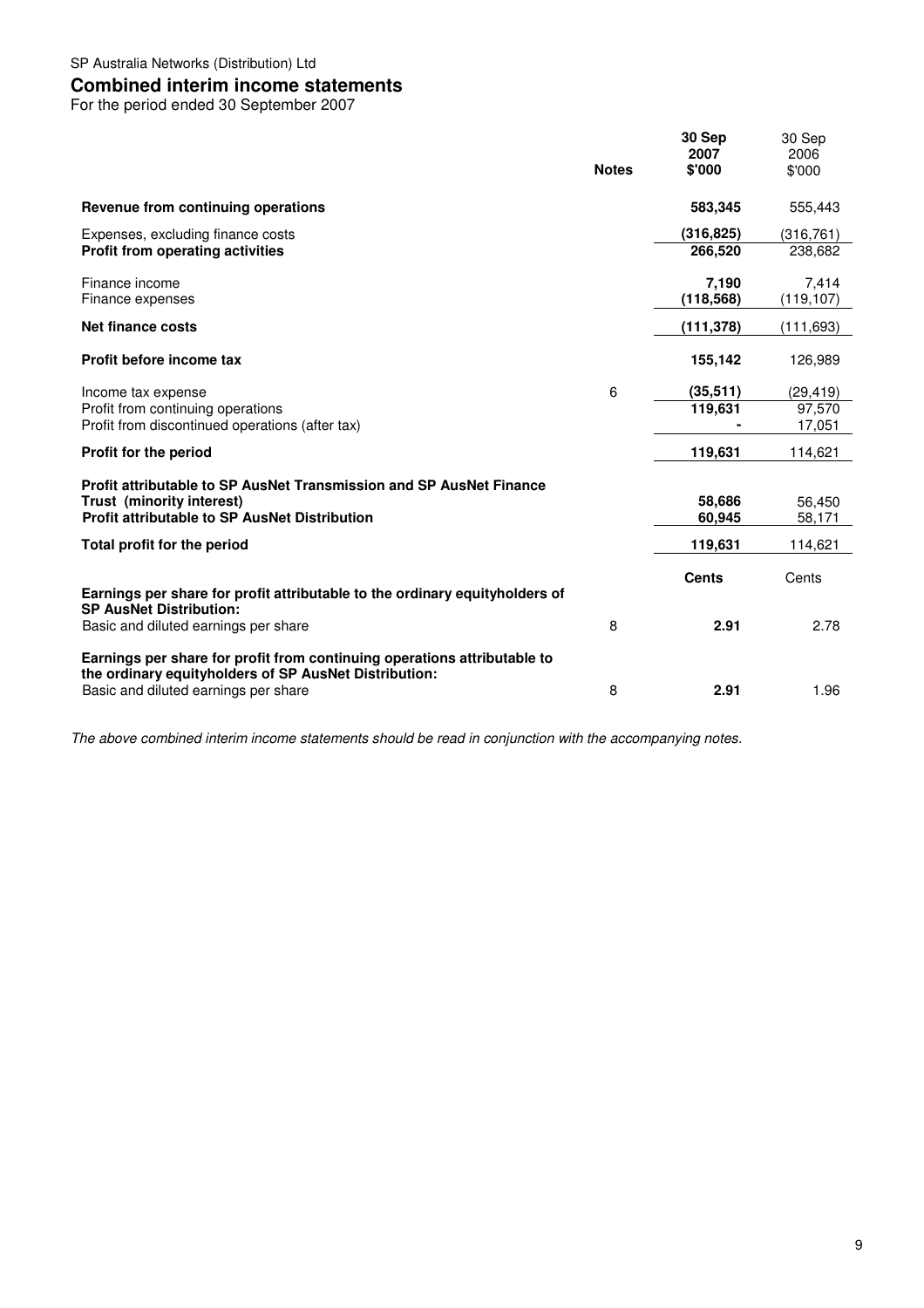# **Combined interim statements of recognised income and expense**

For the period ended 30 September 2007

|                                                                                                                                                                                   | <b>Notes</b> | 30 Sep<br>2007<br>\$'000 | 30 Sep<br>2006<br>\$'000 |
|-----------------------------------------------------------------------------------------------------------------------------------------------------------------------------------|--------------|--------------------------|--------------------------|
| Cash flow hedges                                                                                                                                                                  | 10           | 13,027                   | 22,452                   |
| Net income recognised directly in equity                                                                                                                                          |              | 13,027                   | 22,452                   |
| Profit for the period                                                                                                                                                             |              | 119.631                  | 114,621                  |
| Total recognised income and expense for the period                                                                                                                                |              | 132,658                  | 137,073                  |
| Total recognised income and expense for the period is attributable to:<br>SP AusNet Transmission and SP AusNet Finance Trust (minority interest)<br><b>SP AusNet Distribution</b> |              | 55,968<br>76,690         | 61,995<br>75.078         |
| Total recognised income and expense for the period                                                                                                                                |              | 132.658                  | 137.073                  |

Other movements in equity arising from transactions with owners as owners are set out in note 10. The amounts recognised directly in equity are disclosed net of tax.

The above combined interim statements of recognised income and expense should be read in conjunction with the accompanying notes.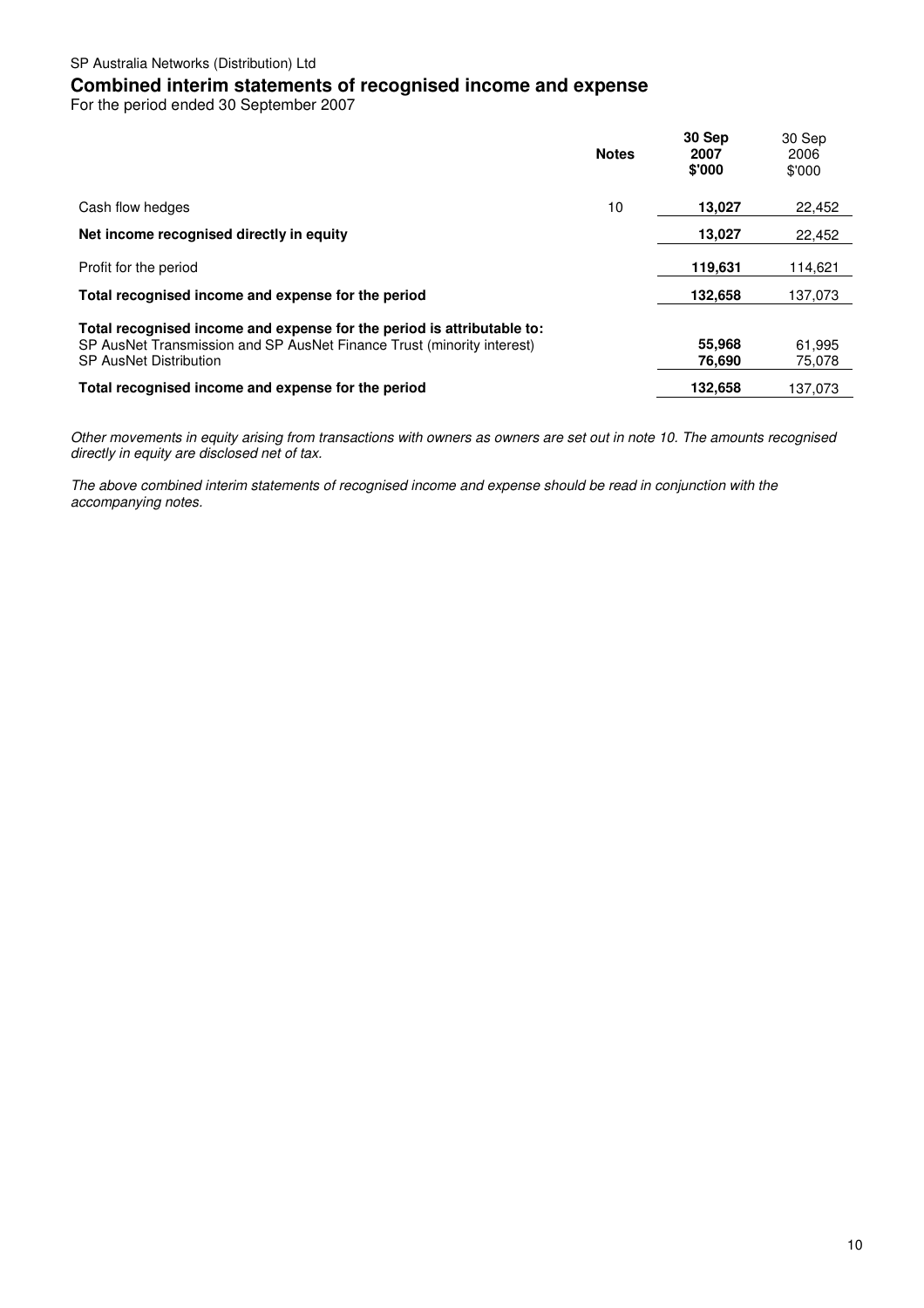## SP Australia Networks (Distribution) Ltd

# **Combined interim balance sheets**

As at 30 September 2007

| <b>ASSETS</b><br><b>Notes</b><br>\$'000<br>\$'000<br><b>Current assets</b><br>Cash and cash equivalents<br>8,918<br>9,098<br>140,885<br>Receivables<br>162,737<br>6,601<br>Inventories<br>5,886<br>Derivative financial instruments<br>181,340<br>26,878<br>5,318<br>Other current assets<br>7,361<br>364,914<br>190,108<br><b>Total current assets</b><br><b>Non-current assets</b><br>12,765<br>Inventories<br>12,773<br>Property, plant and equipment<br>6,378,018<br>6,312,214<br>354,505<br>Intangible assets<br>354,505<br>Derivative financial instruments<br>42,935<br>32,382<br>31,360<br>Other non-current assets<br>30,372<br><b>Total non-current assets</b><br>6,819,583<br>6,742,246<br><b>Total assets</b><br>7,184,497<br>6,932,354<br><b>LIABILITIES</b><br><b>Current liabilities</b><br>138,648<br>Payables and other liabilities<br>165,673<br>9<br>767,700<br><b>Borrowings</b><br>619,933<br>Derivative financial instruments<br>11,477<br>31,759<br>4,354<br>18,911<br>Current tax payable<br>Provisions<br>48,803<br>44,669<br><b>Total current liabilities</b><br>970,982<br>880,945<br><b>Non-current liabilities</b><br>9<br><b>Borrowings</b><br>2,761,881<br>2,940,265<br>Derivative financial instruments<br>380,284<br>87,913<br>Other financial liabilities<br>6,445<br>6,109<br>Deferred tax liabilities<br>377,281<br>348,313<br>20,280<br>Provisions<br>16,200<br><b>Total non-current liabilities</b><br>3,546,171<br>3,398,800<br><b>Total liabilities</b><br>4,517,153<br>4,279,745<br>2,667,344<br>2,652,609<br><b>Net assets</b><br><b>EQUITY</b><br>Equityholders of SP AusNet Distribution<br>10<br>547<br>547<br>Contributed equity<br>10<br>42,394<br>26,649<br>Reserves<br><b>Retained profits</b><br>10<br>618,367<br>557,422<br>661,308<br>584,618<br>Equityholders of SP AusNet Transmission and SP AusNet Finance Trust<br>10<br>2,006,036<br>2,067,991<br>(minority interest)<br><b>Total equity</b><br>2,667,344<br>2,652,609 |  | 30 Sep<br>2007 | 31 Mar<br>2007 |
|----------------------------------------------------------------------------------------------------------------------------------------------------------------------------------------------------------------------------------------------------------------------------------------------------------------------------------------------------------------------------------------------------------------------------------------------------------------------------------------------------------------------------------------------------------------------------------------------------------------------------------------------------------------------------------------------------------------------------------------------------------------------------------------------------------------------------------------------------------------------------------------------------------------------------------------------------------------------------------------------------------------------------------------------------------------------------------------------------------------------------------------------------------------------------------------------------------------------------------------------------------------------------------------------------------------------------------------------------------------------------------------------------------------------------------------------------------------------------------------------------------------------------------------------------------------------------------------------------------------------------------------------------------------------------------------------------------------------------------------------------------------------------------------------------------------------------------------------------------------------------------------------------------------------------------------------------------------------------------|--|----------------|----------------|
|                                                                                                                                                                                                                                                                                                                                                                                                                                                                                                                                                                                                                                                                                                                                                                                                                                                                                                                                                                                                                                                                                                                                                                                                                                                                                                                                                                                                                                                                                                                                                                                                                                                                                                                                                                                                                                                                                                                                                                                  |  |                |                |
|                                                                                                                                                                                                                                                                                                                                                                                                                                                                                                                                                                                                                                                                                                                                                                                                                                                                                                                                                                                                                                                                                                                                                                                                                                                                                                                                                                                                                                                                                                                                                                                                                                                                                                                                                                                                                                                                                                                                                                                  |  |                |                |
|                                                                                                                                                                                                                                                                                                                                                                                                                                                                                                                                                                                                                                                                                                                                                                                                                                                                                                                                                                                                                                                                                                                                                                                                                                                                                                                                                                                                                                                                                                                                                                                                                                                                                                                                                                                                                                                                                                                                                                                  |  |                |                |
|                                                                                                                                                                                                                                                                                                                                                                                                                                                                                                                                                                                                                                                                                                                                                                                                                                                                                                                                                                                                                                                                                                                                                                                                                                                                                                                                                                                                                                                                                                                                                                                                                                                                                                                                                                                                                                                                                                                                                                                  |  |                |                |
|                                                                                                                                                                                                                                                                                                                                                                                                                                                                                                                                                                                                                                                                                                                                                                                                                                                                                                                                                                                                                                                                                                                                                                                                                                                                                                                                                                                                                                                                                                                                                                                                                                                                                                                                                                                                                                                                                                                                                                                  |  |                |                |
|                                                                                                                                                                                                                                                                                                                                                                                                                                                                                                                                                                                                                                                                                                                                                                                                                                                                                                                                                                                                                                                                                                                                                                                                                                                                                                                                                                                                                                                                                                                                                                                                                                                                                                                                                                                                                                                                                                                                                                                  |  |                |                |
|                                                                                                                                                                                                                                                                                                                                                                                                                                                                                                                                                                                                                                                                                                                                                                                                                                                                                                                                                                                                                                                                                                                                                                                                                                                                                                                                                                                                                                                                                                                                                                                                                                                                                                                                                                                                                                                                                                                                                                                  |  |                |                |
|                                                                                                                                                                                                                                                                                                                                                                                                                                                                                                                                                                                                                                                                                                                                                                                                                                                                                                                                                                                                                                                                                                                                                                                                                                                                                                                                                                                                                                                                                                                                                                                                                                                                                                                                                                                                                                                                                                                                                                                  |  |                |                |
|                                                                                                                                                                                                                                                                                                                                                                                                                                                                                                                                                                                                                                                                                                                                                                                                                                                                                                                                                                                                                                                                                                                                                                                                                                                                                                                                                                                                                                                                                                                                                                                                                                                                                                                                                                                                                                                                                                                                                                                  |  |                |                |
|                                                                                                                                                                                                                                                                                                                                                                                                                                                                                                                                                                                                                                                                                                                                                                                                                                                                                                                                                                                                                                                                                                                                                                                                                                                                                                                                                                                                                                                                                                                                                                                                                                                                                                                                                                                                                                                                                                                                                                                  |  |                |                |
|                                                                                                                                                                                                                                                                                                                                                                                                                                                                                                                                                                                                                                                                                                                                                                                                                                                                                                                                                                                                                                                                                                                                                                                                                                                                                                                                                                                                                                                                                                                                                                                                                                                                                                                                                                                                                                                                                                                                                                                  |  |                |                |
|                                                                                                                                                                                                                                                                                                                                                                                                                                                                                                                                                                                                                                                                                                                                                                                                                                                                                                                                                                                                                                                                                                                                                                                                                                                                                                                                                                                                                                                                                                                                                                                                                                                                                                                                                                                                                                                                                                                                                                                  |  |                |                |
|                                                                                                                                                                                                                                                                                                                                                                                                                                                                                                                                                                                                                                                                                                                                                                                                                                                                                                                                                                                                                                                                                                                                                                                                                                                                                                                                                                                                                                                                                                                                                                                                                                                                                                                                                                                                                                                                                                                                                                                  |  |                |                |
|                                                                                                                                                                                                                                                                                                                                                                                                                                                                                                                                                                                                                                                                                                                                                                                                                                                                                                                                                                                                                                                                                                                                                                                                                                                                                                                                                                                                                                                                                                                                                                                                                                                                                                                                                                                                                                                                                                                                                                                  |  |                |                |
|                                                                                                                                                                                                                                                                                                                                                                                                                                                                                                                                                                                                                                                                                                                                                                                                                                                                                                                                                                                                                                                                                                                                                                                                                                                                                                                                                                                                                                                                                                                                                                                                                                                                                                                                                                                                                                                                                                                                                                                  |  |                |                |
|                                                                                                                                                                                                                                                                                                                                                                                                                                                                                                                                                                                                                                                                                                                                                                                                                                                                                                                                                                                                                                                                                                                                                                                                                                                                                                                                                                                                                                                                                                                                                                                                                                                                                                                                                                                                                                                                                                                                                                                  |  |                |                |
|                                                                                                                                                                                                                                                                                                                                                                                                                                                                                                                                                                                                                                                                                                                                                                                                                                                                                                                                                                                                                                                                                                                                                                                                                                                                                                                                                                                                                                                                                                                                                                                                                                                                                                                                                                                                                                                                                                                                                                                  |  |                |                |
|                                                                                                                                                                                                                                                                                                                                                                                                                                                                                                                                                                                                                                                                                                                                                                                                                                                                                                                                                                                                                                                                                                                                                                                                                                                                                                                                                                                                                                                                                                                                                                                                                                                                                                                                                                                                                                                                                                                                                                                  |  |                |                |
|                                                                                                                                                                                                                                                                                                                                                                                                                                                                                                                                                                                                                                                                                                                                                                                                                                                                                                                                                                                                                                                                                                                                                                                                                                                                                                                                                                                                                                                                                                                                                                                                                                                                                                                                                                                                                                                                                                                                                                                  |  |                |                |
|                                                                                                                                                                                                                                                                                                                                                                                                                                                                                                                                                                                                                                                                                                                                                                                                                                                                                                                                                                                                                                                                                                                                                                                                                                                                                                                                                                                                                                                                                                                                                                                                                                                                                                                                                                                                                                                                                                                                                                                  |  |                |                |
|                                                                                                                                                                                                                                                                                                                                                                                                                                                                                                                                                                                                                                                                                                                                                                                                                                                                                                                                                                                                                                                                                                                                                                                                                                                                                                                                                                                                                                                                                                                                                                                                                                                                                                                                                                                                                                                                                                                                                                                  |  |                |                |
|                                                                                                                                                                                                                                                                                                                                                                                                                                                                                                                                                                                                                                                                                                                                                                                                                                                                                                                                                                                                                                                                                                                                                                                                                                                                                                                                                                                                                                                                                                                                                                                                                                                                                                                                                                                                                                                                                                                                                                                  |  |                |                |
|                                                                                                                                                                                                                                                                                                                                                                                                                                                                                                                                                                                                                                                                                                                                                                                                                                                                                                                                                                                                                                                                                                                                                                                                                                                                                                                                                                                                                                                                                                                                                                                                                                                                                                                                                                                                                                                                                                                                                                                  |  |                |                |
|                                                                                                                                                                                                                                                                                                                                                                                                                                                                                                                                                                                                                                                                                                                                                                                                                                                                                                                                                                                                                                                                                                                                                                                                                                                                                                                                                                                                                                                                                                                                                                                                                                                                                                                                                                                                                                                                                                                                                                                  |  |                |                |
|                                                                                                                                                                                                                                                                                                                                                                                                                                                                                                                                                                                                                                                                                                                                                                                                                                                                                                                                                                                                                                                                                                                                                                                                                                                                                                                                                                                                                                                                                                                                                                                                                                                                                                                                                                                                                                                                                                                                                                                  |  |                |                |
|                                                                                                                                                                                                                                                                                                                                                                                                                                                                                                                                                                                                                                                                                                                                                                                                                                                                                                                                                                                                                                                                                                                                                                                                                                                                                                                                                                                                                                                                                                                                                                                                                                                                                                                                                                                                                                                                                                                                                                                  |  |                |                |
|                                                                                                                                                                                                                                                                                                                                                                                                                                                                                                                                                                                                                                                                                                                                                                                                                                                                                                                                                                                                                                                                                                                                                                                                                                                                                                                                                                                                                                                                                                                                                                                                                                                                                                                                                                                                                                                                                                                                                                                  |  |                |                |
|                                                                                                                                                                                                                                                                                                                                                                                                                                                                                                                                                                                                                                                                                                                                                                                                                                                                                                                                                                                                                                                                                                                                                                                                                                                                                                                                                                                                                                                                                                                                                                                                                                                                                                                                                                                                                                                                                                                                                                                  |  |                |                |
|                                                                                                                                                                                                                                                                                                                                                                                                                                                                                                                                                                                                                                                                                                                                                                                                                                                                                                                                                                                                                                                                                                                                                                                                                                                                                                                                                                                                                                                                                                                                                                                                                                                                                                                                                                                                                                                                                                                                                                                  |  |                |                |
|                                                                                                                                                                                                                                                                                                                                                                                                                                                                                                                                                                                                                                                                                                                                                                                                                                                                                                                                                                                                                                                                                                                                                                                                                                                                                                                                                                                                                                                                                                                                                                                                                                                                                                                                                                                                                                                                                                                                                                                  |  |                |                |
|                                                                                                                                                                                                                                                                                                                                                                                                                                                                                                                                                                                                                                                                                                                                                                                                                                                                                                                                                                                                                                                                                                                                                                                                                                                                                                                                                                                                                                                                                                                                                                                                                                                                                                                                                                                                                                                                                                                                                                                  |  |                |                |
|                                                                                                                                                                                                                                                                                                                                                                                                                                                                                                                                                                                                                                                                                                                                                                                                                                                                                                                                                                                                                                                                                                                                                                                                                                                                                                                                                                                                                                                                                                                                                                                                                                                                                                                                                                                                                                                                                                                                                                                  |  |                |                |
|                                                                                                                                                                                                                                                                                                                                                                                                                                                                                                                                                                                                                                                                                                                                                                                                                                                                                                                                                                                                                                                                                                                                                                                                                                                                                                                                                                                                                                                                                                                                                                                                                                                                                                                                                                                                                                                                                                                                                                                  |  |                |                |

The above combined interim balance sheets should be read in conjunction with the accompanying notes.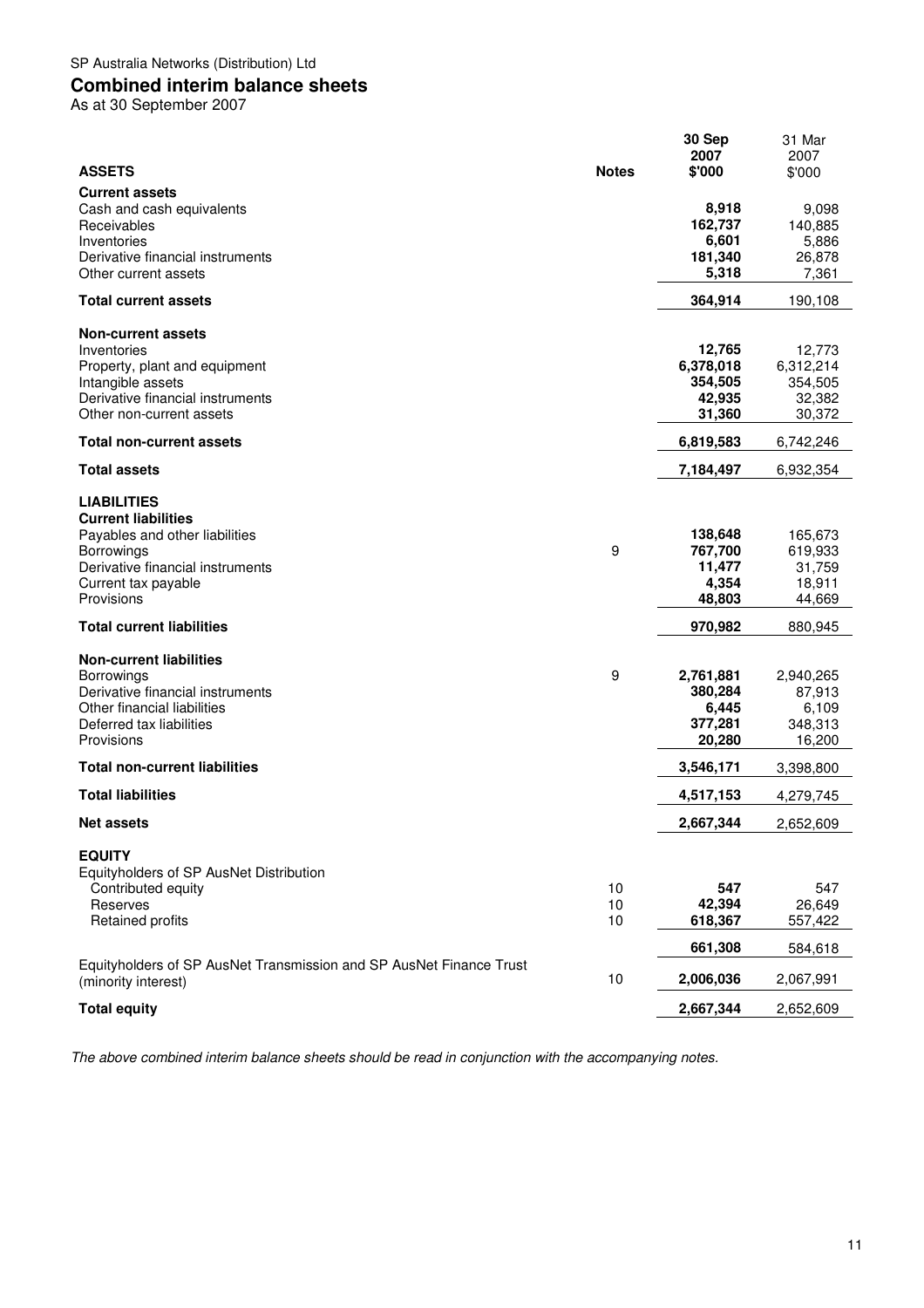## **Combined interim cash flow statements**

For the period ended 30 September 2007

|                                                                                                                                                                                                                                | 30 Sep<br>2007<br>\$'000                               | 30 Sep<br>2006<br>\$'000                                |
|--------------------------------------------------------------------------------------------------------------------------------------------------------------------------------------------------------------------------------|--------------------------------------------------------|---------------------------------------------------------|
| Cash flows from operating activities                                                                                                                                                                                           |                                                        |                                                         |
| Receipts from customers (inclusive of goods and services tax)<br>Payments to suppliers and employees (inclusive of goods and services tax)<br>Income tax paid<br>Interest received<br>Interest and other costs of finance paid | 617,778<br>(283, 054)<br>(26, 688)<br>172<br>(108,944) | 573.665<br>(233, 371)<br>(11,006)<br>1,566<br>(111,965) |
| Net cash inflow from operating activities                                                                                                                                                                                      | 199,264                                                | 218,889                                                 |
| Cash flows from investing activities<br>Payments for property, plant and equipment<br>Proceeds from sale of property, plant and equipment                                                                                      | (173, 942)<br>421                                      | (186, 290)<br>97                                        |
| Net cash outflow from investing activities                                                                                                                                                                                     | (173, 521)                                             | (186,193)                                               |
| Cash flows from financing activities<br>Repayment of loans to related parties<br>Distributions paid<br>Proceeds from borrowings<br>Repayment of borrowings                                                                     | (117, 923)<br>970,900<br>(878,900)                     | (3, 169)<br>(68,012)<br>793,363<br>(443,322)            |
| Net cash (outflow)/inflow from financing activities                                                                                                                                                                            | (25,923)                                               | 278,860                                                 |
| Net (decrease)/increase in cash held<br>Cash and cash equivalents at the beginning of the financial period                                                                                                                     | (180)<br>9.098                                         | 311.556<br>8,708                                        |
| Cash and cash equivalents at the end of the financial period                                                                                                                                                                   | 8,918                                                  | 320.264                                                 |

The above combined interim cash flows statements should be read in conjunction with the accompanying notes.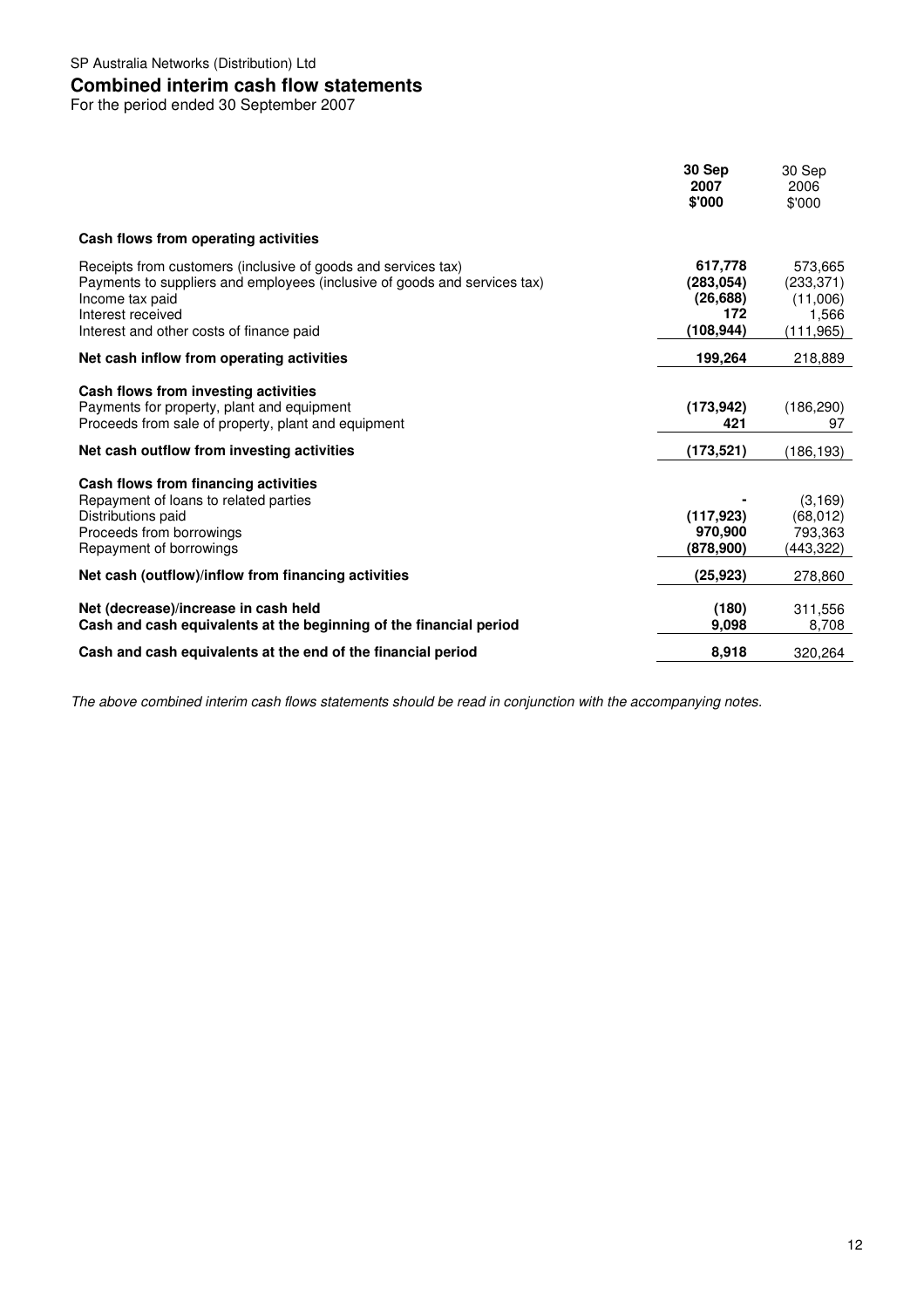# **Contents**

| Note 1  | Summary of significant accounting policies    | 14 |
|---------|-----------------------------------------------|----|
| Note 2  | Financial risk management                     | 14 |
| Note 3  | Critical accounting estimates and assumptions | 15 |
| Note 4  | Segment information                           | 15 |
| Note 5  | Seasonality of operations                     | 16 |
| Note 6  | Income tax expense                            | 16 |
| Note 7  | <b>Distributions</b>                          | 17 |
| Note 8  | Earnings per share                            | 17 |
| Note 9  | <b>Borrowings</b>                             | 18 |
| Note 10 | Equity                                        | 19 |
| Note 11 | Events occurring after the balance sheet date | 21 |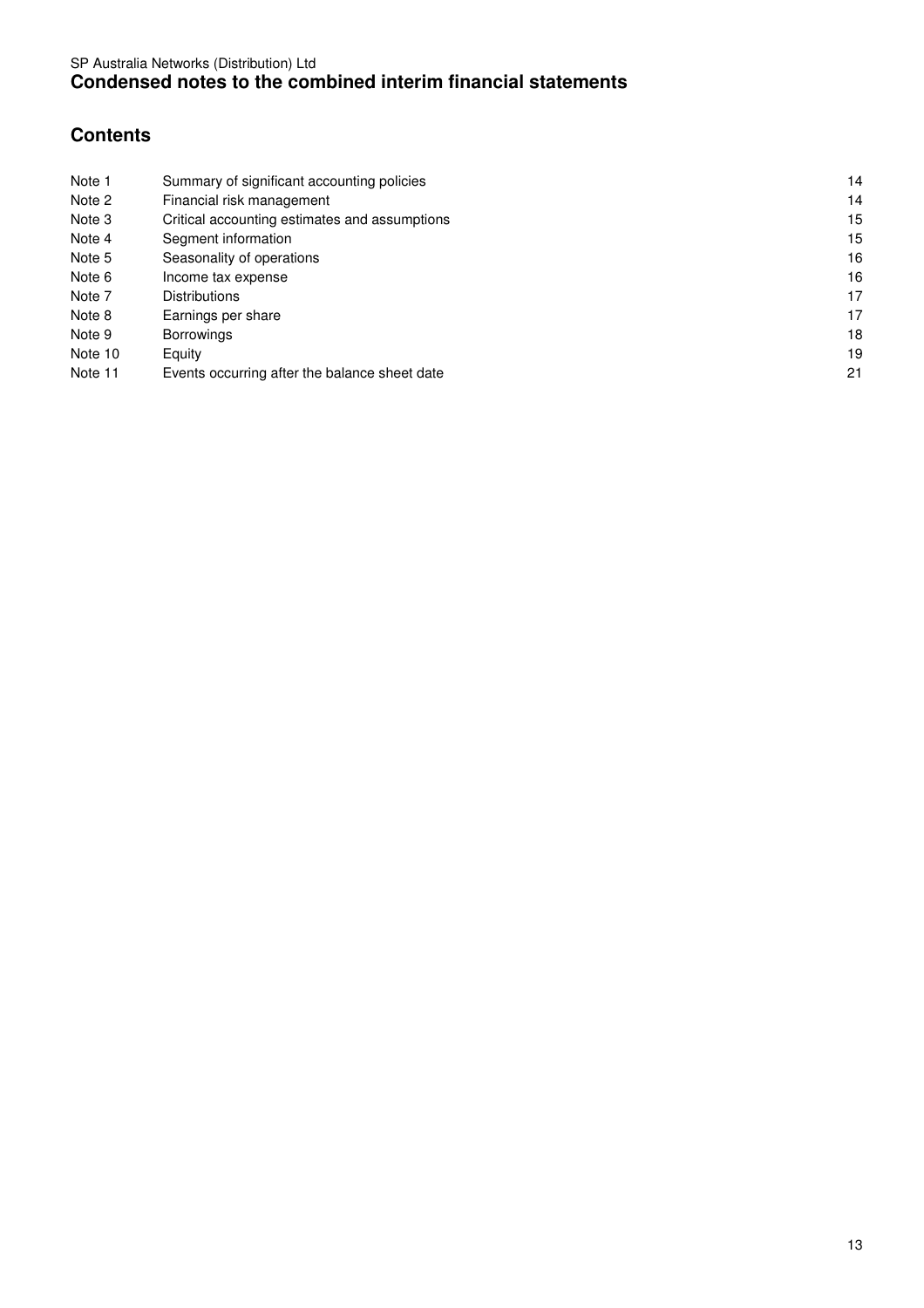## **Note 1 Summary of significant accounting policies**

The combined interim financial report includes financial statements for the Stapled Group, consisting of SP AusNet Distribution and its subsidiaries, SP AusNet Transmission and its subsidiaries and SP AusNet Finance Trust. The Stapled Group is also referred to as SP AusNet.

### **(a) Basis of preparation**

The general purpose interim financial report for the period ended 30 September 2007 has been prepared in accordance with Accounting Standard AASB 134 Interim Financial Reporting and the Corporations Act 2001.

This interim financial report does not include all the notes of the type normally included in an annual financial report. Accordingly, this report is to be read in conjunction with the annual report for the year ended 31 March 2007 and any public announcements made by SP AusNet during the interim reporting period in accordance with the continuous disclosure requirements of the Corporations Act 2001.

This general purpose financial report is presented in Australian dollars.

The financial statements were approved by the Board of Directors on 20 November 2007.

The Stapled Group's current liabilities exceed its current assets due primarily to the maturity of certain debt securities within 12 months of the reporting date. The Directors are considering a range of re-financing options for the maturing debt. Given SP AusNet's investment grade credit rating and the strong interest shown by a number of banks, the Directors are confident of being able to refinance the maturing debt. In addition, the Stapled Group has the ability to draw down on existing loan facilities to re-finance the maturing debt.

### **(b) Significant accounting policies**

Except as described below, the accounting policies applied by the Stapled Group in this combined interim financial report are the same as those applied by the Stapled Group in its combined financial report as at and for the year ended 31 March 2007.

The Stapled Group has elected, in accordance with Section 334(5) of the Corporations Act 2001, to early adopt the following standards for the reporting period beginning 1 April 2007:

- AASB 123 Borrowing costs (June 2007). The revised AASB 123 is mandatory for annual reporting periods beginning on or after 1 January 2009 however early adoption is permitted. The revised AASB 123 removes the option to expense borrowing costs directly attributable to the acquisition or construction of a qualifying asset. Under the revised AASB 123 capitalisation of such costs is required. The adoption of this Standard did not result in any impact to SP AusNet as SP AusNet had elected to capitalise such costs under the superseded AASB 123; and
- AASB 2007 6 Amendments to Australian Accounting Standards arising from AASB 123. The issuance of the revised AASB 123 necessitated consequential minor amendments to existing Australian Accounting Standards. These amendments are contained in AASBS 2007-6.

### **(c) Rounding of amounts**

The Stapled Group is of a kind referred to in Class Order 98/100, issued by the Australian Securities and Investments Commission, relating to the "rounding off" of amounts in the financial report. Amounts in the financial report have been rounded off in accordance with that Class Order to the nearest thousand dollars, or in certain cases, to the nearest dollar.

## **Note 2 Financial risk management**

The use of financial derivatives is governed by the Stapled Group's policies approved by the Board of Directors, which provide written principles on the use of financial derivatives. The internal audit department periodically reviews compliance with financial risk management policies and exposure limits.

The Stapled Group does not enter into or trade financial instruments, including derivative financial instruments, for speculative purposes.

The Stapled Group's financial risk management objectives and policies are consistent with those disclosed in the combined financial report as at and for the year ended 31 March 2007.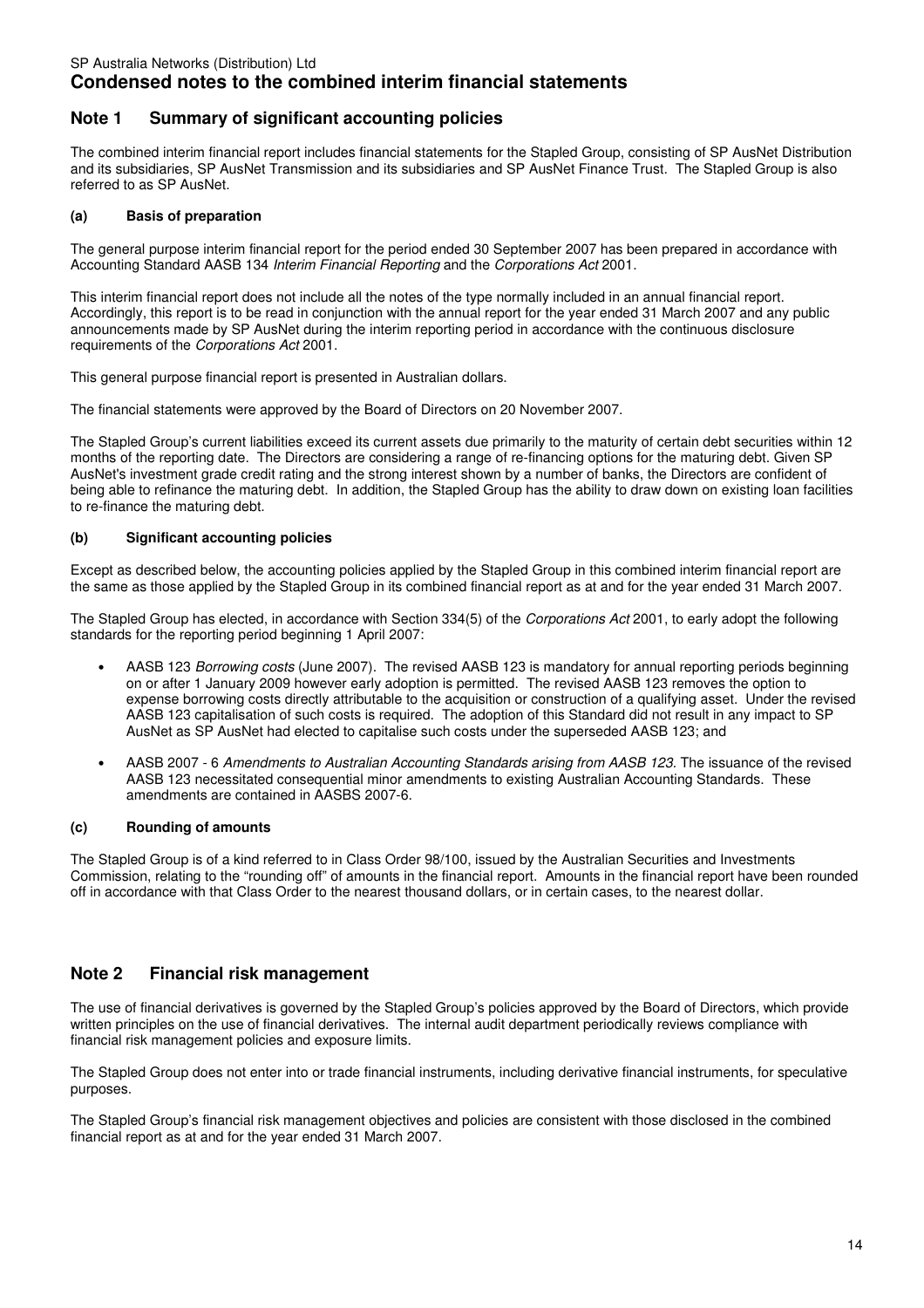# **Condensed notes to the combined interim financial statements**

## **Note 3 Critical accounting estimates and assumptions**

The preparation of financial reports requires management to make estimates and assumptions concerning the future. The resulting accounting estimates will, by definition, seldom equal the related actual results.

In preparing this combined interim financial report, the significant judgements made by management in applying the Stapled Group's accounting policies and the key sources of estimation uncertainty were the same as those that applied to the combined financial report as at and for the year ended 31 March 2007.

## **Note 4 Segment information**

The Stapled Group is organised into the following segments by service:

- **Electricity distribution** delivery of electricity to approximately 594,000 consumer supply points over 80,000 square kilometres in eastern Victoria including Melbourne's outer eastern suburbs;
- **Gas distribution** delivery of natural gas to approximately 530,000 consumer connection points over 60,000 square kilometres in central and western Victoria including some of Melbourne's western suburbs; and
- **Electricity transmission** the transmission of electricity within the state of Victoria.

| 30 September 2007                                                                           | <b>Electricity</b><br>distribution<br>\$'000 | Gas<br>distribution<br>\$'000   | <b>Electricity</b><br><b>Transmission</b><br>\$'000 | Inter-segment<br>eliminations<br>\$'000 | <b>Combined</b><br>\$'000             |
|---------------------------------------------------------------------------------------------|----------------------------------------------|---------------------------------|-----------------------------------------------------|-----------------------------------------|---------------------------------------|
| Regulated revenue<br>Excluded services<br>Customer contributions<br>Other revenue           | 203,124<br>19,581<br>8,060<br>6,917          | 103,797<br>8,161<br>4,768<br>10 | 211,675<br>17,610<br>4,947                          | (4,706)<br>(551)<br>(48)                | 513,890<br>44,801<br>12,828<br>11,826 |
| <b>Total segment revenue</b><br>Segment result before interest<br>expense                   | 237,682<br>95,304                            | 116,736<br>71,135               | 234,232<br>100,081                                  | (5, 305)                                | 583,345<br>266,520                    |
| Segment interest expense<br>Unallocated finance income less<br>unallocated finance expenses | (49, 523)                                    | (33,015)                        | (36, 442)                                           |                                         | (118,980)<br>7,602                    |
| Profit before income tax<br>Income tax expense                                              |                                              |                                 |                                                     |                                         | 155,142<br>(35,511)                   |
| Net profit for the period                                                                   |                                              |                                 |                                                     |                                         | 119,631                               |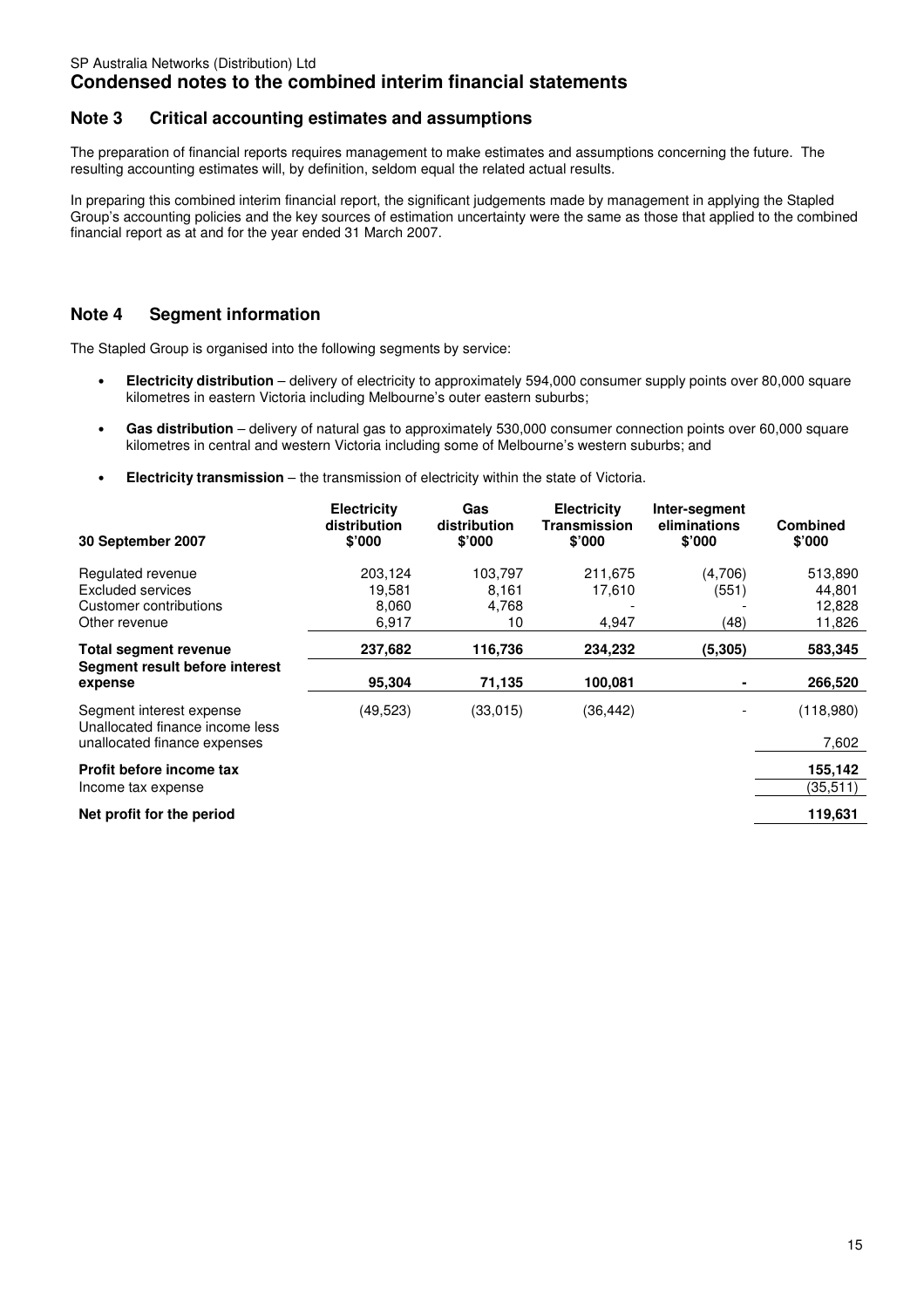# **Condensed notes to the combined interim financial statements**

## **Note 4 Segment information (continued)**

| 30 September 2006 (i)                                                                          | <b>Electricity</b><br>distribution<br>\$'000 | Gas<br>distribution<br>\$'000    | <b>Electricity</b><br>Transmission<br>\$'000 | <b>Discontinued</b><br>operations<br>\$'000 | Inter-segment<br>eliminations<br>\$'000 | <b>Combined</b><br>\$'000            |
|------------------------------------------------------------------------------------------------|----------------------------------------------|----------------------------------|----------------------------------------------|---------------------------------------------|-----------------------------------------|--------------------------------------|
| Regulated revenue<br><b>Excluded services</b><br>Customer contributions<br>Other revenue       | 187,328<br>16,272<br>11,571<br>4,338         | 104,012<br>8,737<br>2,697<br>402 | 206,299<br>14,284<br>4,720                   |                                             | (4, 495)<br>(514)<br>(208)              | 493,144<br>38,779<br>14,268<br>9,252 |
| Total segment revenue<br>Segment result before<br>interest expense                             | 219,509<br>82,750                            | 115,848<br>62,170                | 225,303<br>93,762                            | 9,607                                       | (5,217)                                 | 555,443<br>248,289                   |
| Segment interest expense<br>Unallocated finance<br>income less unallocated<br>finance expenses | (49, 419)                                    | (27, 798)                        | (35, 328)                                    |                                             |                                         | (112, 545)<br>852                    |
| Profit before income tax<br>Income tax expense                                                 |                                              |                                  |                                              |                                             |                                         | 136,596<br>(21,975)                  |
| Net profit for the period                                                                      |                                              |                                  |                                              |                                             |                                         | 114,621                              |

(i) The Stapled Group has restated the comparative period information to conform with the requirements of AASB 8 which was early adopted in preparing the 31 March 2007, financial statements.

## **Note 5 Seasonality of operations**

### **(a) Electricity distribution**

Electricity distribution volume displays some seasonal variation with increased volumes in winter due to higher demand for heating and increased volumes in summer as a result of higher demand for air conditioning. However, the impact of seasonal volume variation on electricity distribution revenue is limited due to the tariff structure, which includes a fixed component and a contract demand capacity component. The high proportion of process related consumption of commercial and industrial customers also limits seasonal variation in electricity distribution revenue.

### **(b) Gas distribution**

Gas distribution volume is seasonal with a distinct winter peak due to gas demand for heating. A component of the seasonal revenue variation is mitigated due to the tariff structure, which includes a fixed component and a demand capacity based component.

### **(c) Electricity transmission**

Electricity transmission revenue is not seasonal. Transmission revenue is earned in accordance with the monthly revenue schedule determined by the Australian Competition and Consumer Commission.

## **Note 6 Income tax expense**

The Stapled Group's effective tax rate for the period ended 30 September 2007 is approximately 23 percent. The divergence in the effective rate, from the prima facie rate of 30 percent, is mainly caused by SP AusNet Finance Trust's interest income not being assessable in the Trust on the basis that all beneficiaries are presently entitled to trust income at the end of the reporting period. However, the corresponding interest expense incurred in SP AusNet Distribution and SP AusNet Transmission is deductible for tax purposes.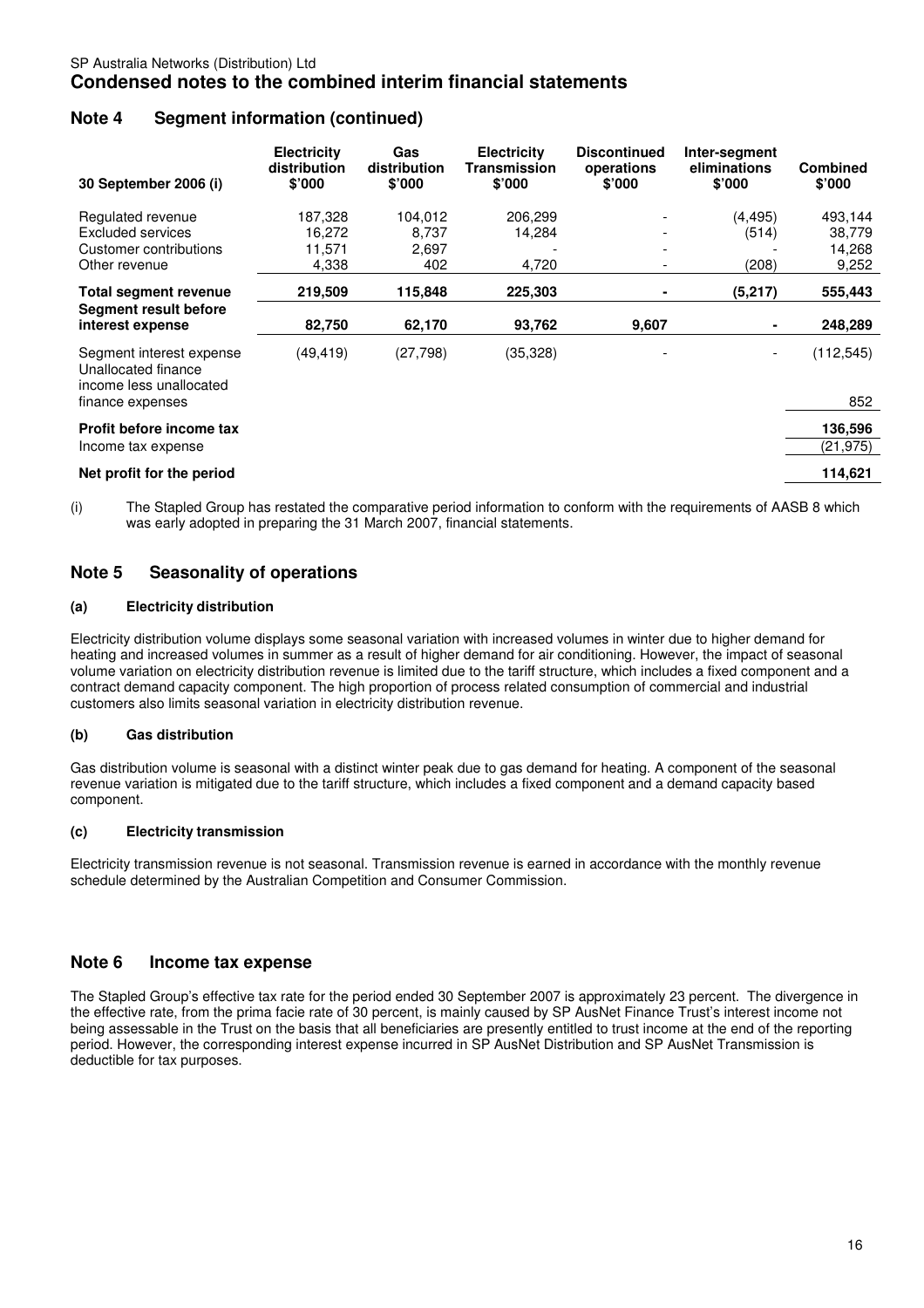## SP Australia Networks (Distribution) Ltd **Condensed notes to the combined interim financial statements**

## **Note 7 Distributions**

The following distributions were approved and paid by SP AusNet to securityholders during the current and previous interim financial periods:

|                                                                                     | Paid by                                           |                       | <b>Final 2007 Distribution</b><br>paid 28 June 2007 | <b>Final 2006 Distribution</b><br>paid 26 June 2006 |                                 |
|-------------------------------------------------------------------------------------|---------------------------------------------------|-----------------------|-----------------------------------------------------|-----------------------------------------------------|---------------------------------|
|                                                                                     |                                                   | Cents per<br>security | Total<br>distribution<br>\$'000                     | Cents per<br>security                               | Total<br>distribution<br>\$'000 |
| Distributions from earnings<br>Fully franked dividend<br>Assessable interest income | SP AusNet Transmission<br>SP AusNet Finance Trust | 0.507<br>1.584        | 10.610<br>33,148                                    | 0.150<br>0.890                                      | 3,139<br>18,625                 |
| <b>Total distributions from earnings</b>                                            |                                                   |                       | 43,758                                              |                                                     | 21,764                          |
| Distributions from capital<br>Capital distribution                                  | <b>SP AusNet Finance Trust</b>                    | 3.544                 | 74,165                                              | 2.210                                               | 46.248                          |
| <b>Total distributions from capital</b>                                             |                                                   |                       | 74,165                                              |                                                     | 46.248                          |
| <b>Total distributions</b>                                                          |                                                   |                       | 117,923                                             |                                                     | 68,012                          |

## **Note 8 Earnings per share**

### **(a) Basic earnings per share for SP AusNet Distribution**

|                                                                                                                                                                                                                    | 30 Sep<br>2007<br>\$'000 | 30 Sep<br>2006<br>\$'000 |
|--------------------------------------------------------------------------------------------------------------------------------------------------------------------------------------------------------------------|--------------------------|--------------------------|
| Profit from continuing operations attributable to the ordinary equityholders of SP AusNet Distribution<br>Profit from discontinued operations attributable to the ordinary equityholders of SP AusNet Distribution | 60.945                   | 41,120<br>17,051         |
| Profit attributable to the ordinary equity holders of SP AusNet Distribution                                                                                                                                       | 60.945                   | 58.171                   |
| Weighted average number of shares ('000)                                                                                                                                                                           | 2,092,680<br>Cents       | 2.092.680<br>Cents       |
| Earnings per share from profit<br>Earnings per share from profit from continuing operations                                                                                                                        | 2.91<br>2.91             | 2.78<br>1.96             |

### **(b) Diluted earnings per share**

There were no factors causing a dilution of either the profit or loss attributable to ordinary equityholders or the weighted average number of ordinary shares outstanding. Accordingly, basic and diluted earnings per share are the same.

### **(c) Earnings per stapled security**

As the stapling is a business combination by contract alone, the total ownership interest in SP AusNet Transmission and SP AusNet Finance Trust is presented as minority interest in the combined financial statements of SP AusNet Distribution.

By virtue of the stapling arrangement, SP AusNet Distribution, SP AusNet Transmission and SP AusNet Finance Trust have common equityholders (the securityholders) with the effect that total equity belongs to the securityholders. Therefore an alternative measure of earnings per stapled security has been calculated as follows which includes minority interest and hence the earnings of SP AusNet Transmission and SP AusNet Finance Trust.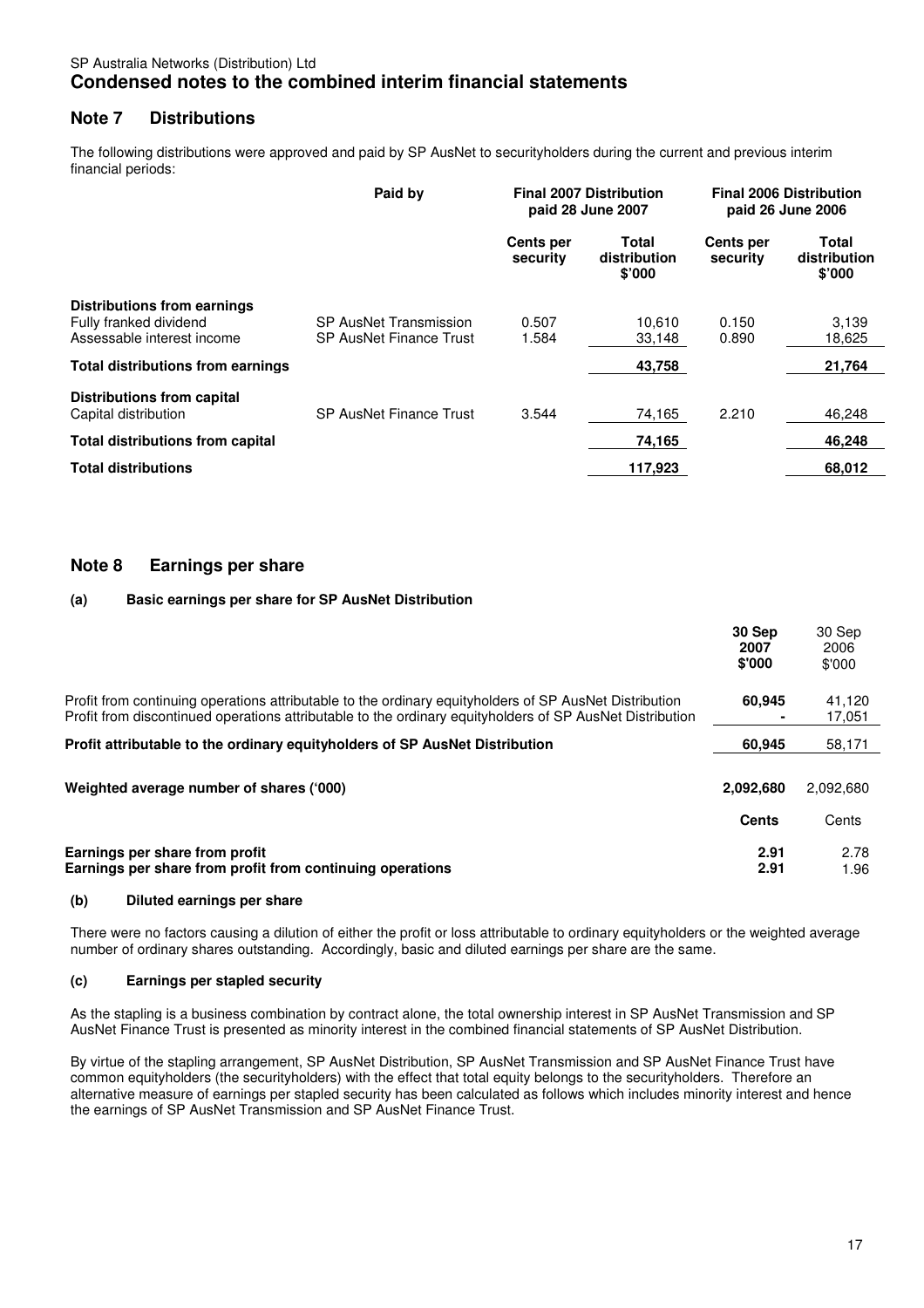## **Note 8 Earnings per share (continued)**

### **(d) Basic earnings per stapled security**

|                                                                                                                                                                                                                | 30 Sep<br>2007<br>\$'000 | 30 Sep<br>2006<br>\$'000 |
|----------------------------------------------------------------------------------------------------------------------------------------------------------------------------------------------------------------|--------------------------|--------------------------|
| Profit from continuing operations attributable to the ordinary security holders of the Stapled Group<br>Profit from discontinued operations attributable to the ordinary security holders of the Stapled Group | 119.631                  | 97,570<br>17,051         |
| Profit attributable to the ordinary security holders of the Stapled Group                                                                                                                                      | 119,631                  | 114.621                  |
| Weighted average number of securities ('000)                                                                                                                                                                   | 2,092,680                | 2.092.680                |
|                                                                                                                                                                                                                | Cents                    | Cents                    |
| Earnings per security from profit (stapled)<br>Earnings per security from profit from continuing operations (stapled)                                                                                          | 5.72<br>5.72             | 5.48<br>4.66             |

### **(e) Diluted earnings per stapled security**

There were no factors causing a dilution of either the profit or loss attributable to ordinary securityholders or the weighted average number of ordinary securities outstanding. Accordingly, basic and diluted earnings per security are the same.

# **Note 9 Borrowings**

During the period, SP AusNet simplified its funding arrangements by utilising a subsidiary SPI Electricity and Gas Australia Holdings Pty Ltd as its 'common' or 'central' funding vehicle ("CFV"). This process has been undertaken for administrative efficiency and to improve future borrowing programs of both the transmission and distribution businesses. The majority of SP AusNet's external borrowings, which were previously held in separate entities on the distribution and transmission sides of the business, are being consolidated into the CFV.

During the period SP AusNet established an \$850 million, 364-day bank debt facility in the CFV, a portion of which was used to refinance \$563 million of maturing medium term notes.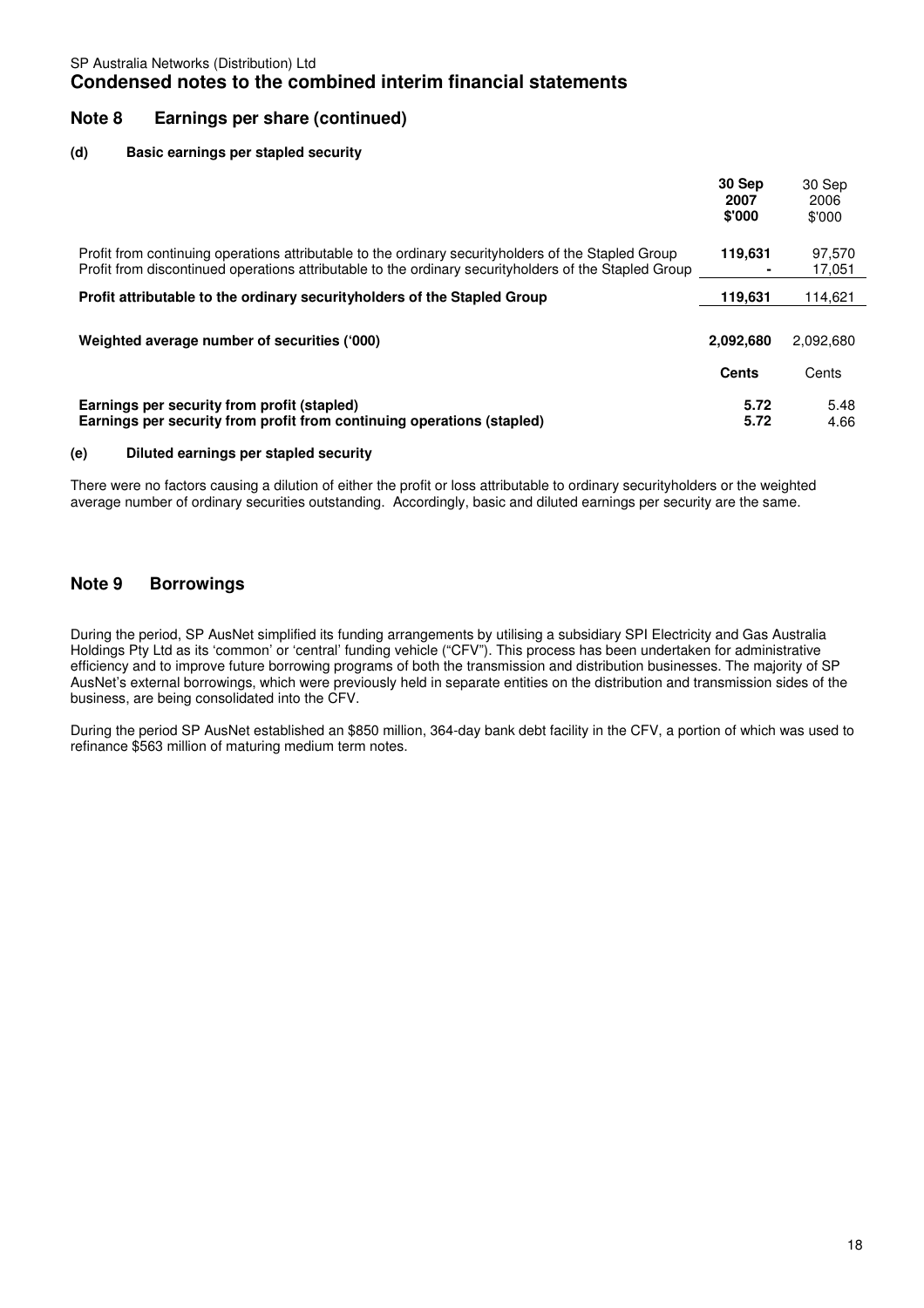## SP Australia Networks (Distribution) Ltd **Condensed notes to the combined interim financial statements**

# **Note 10 Equity**

|                                                                                                      | <b>Contributed</b><br>equity | <b>Issued</b><br>units                               | <b>Hedging</b><br>reserve | <b>Defined</b><br>benefit<br>reserve | <b>Retained</b><br>profits    | <b>Fair value</b><br>adjustment<br>on stapling | <b>Other</b><br>equity<br>component | <b>Total</b>                      |
|------------------------------------------------------------------------------------------------------|------------------------------|------------------------------------------------------|---------------------------|--------------------------------------|-------------------------------|------------------------------------------------|-------------------------------------|-----------------------------------|
| 30 September 2007                                                                                    | \$'000                       | \$'000                                               | \$'000                    | \$'000                               | \$'000                        | \$'000                                         | (i)<br>\$'000                       | \$'000                            |
| <b>SP AusNet Distribution</b><br>Balance as at 1 April 2007<br>Total recognised income and expense   | 547                          | $\overline{\phantom{a}}$<br>$\overline{\phantom{a}}$ | 12,230<br>15,745          | 14,419                               | 557,422<br>60,945             |                                                | $\overline{\phantom{a}}$            | 584,618<br>76,690                 |
| Balance as at 30 September 2007                                                                      | 547                          |                                                      | 27,975                    | 14,419                               | 618,367                       |                                                | $\blacksquare$                      | 661,308                           |
| SP AusNet Transmission and SP AusNet Finance Trust<br>(minority interest)                            |                              |                                                      |                           |                                      |                               |                                                |                                     |                                   |
| Balance as at 1 April 2007<br>Distributions paid 28 June 2007<br>Total recognised income and expense | 650,051                      | 1,970,698<br>(74, 165)                               | 5,042<br>(2,718)          | 8,925                                | 476,931<br>(43,758)<br>58,686 | 51,411                                         | (1,095,067)                         | 2,067,991<br>(117, 923)<br>55,968 |
| Balance as at 30 September 2007                                                                      | 650,051                      | 1,896,533                                            | 2,324                     | 8,925                                | 491,859                       | 51,411                                         | (1,095,067)                         | 2,006,036                         |
| Total stapled securityholders' equity at 30 September 2007                                           | 650,598                      | .896.533                                             | 30,299                    | 23,344                               | 1,110,226                     | 51,411                                         | (1.095.067)                         | 2,667,344                         |

(i) SP AusNet Transmission other equity results from the application of reverse acquisition accounting and represents the difference between the net assets of SP AusNet Transmission and<br>SPI Australia Finance Pty Ltd and th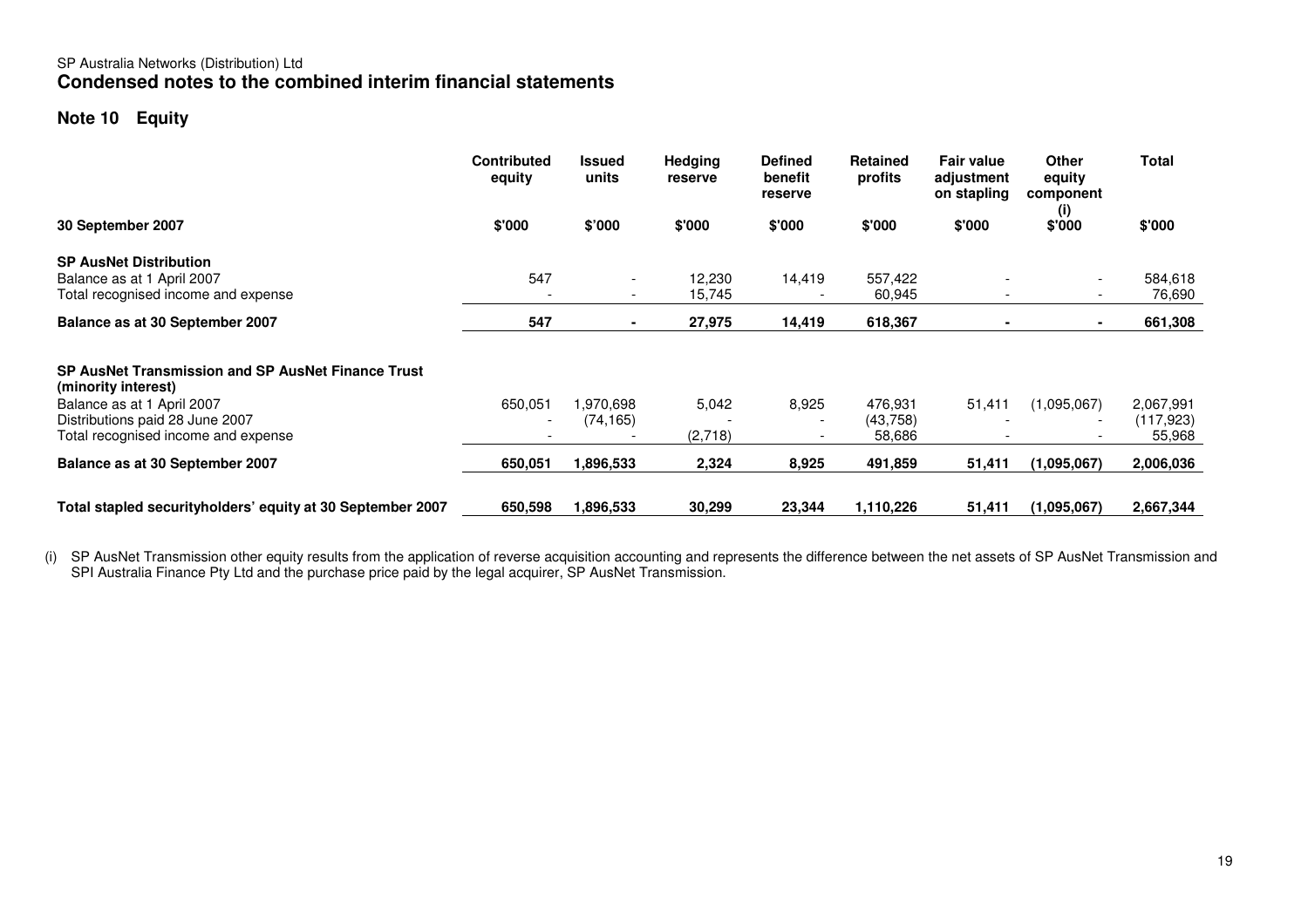## SP Australia Networks (Distribution) Ltd **Condensed notes to the combined interim financial statements**

# **Note 10 Equity (continued)**

|                                                                                                         | <b>Contributed</b><br>equity | <b>Issued</b><br>units   | <b>Hedging</b><br>reserve | <b>Defined</b><br>benefit<br>reserve | <b>Retained</b><br>profits | <b>Fair value</b><br>adjustment<br>on stapling | <b>Other</b><br>equity<br>component<br>(i) | <b>Total</b>        |
|---------------------------------------------------------------------------------------------------------|------------------------------|--------------------------|---------------------------|--------------------------------------|----------------------------|------------------------------------------------|--------------------------------------------|---------------------|
| 30 September 2006                                                                                       | \$'000                       | \$'000                   | \$'000                    | \$'000                               | \$'000                     | \$'000                                         | \$'000                                     | \$'000              |
| <b>SP AusNet Distribution</b>                                                                           |                              |                          |                           |                                      |                            |                                                |                                            |                     |
| Balance as at 1 April 2006                                                                              |                              | $\overline{\phantom{a}}$ | (16, 688)                 | 5,981                                | 486,688                    |                                                |                                            | 475,981             |
| Employee share gift                                                                                     | 547                          |                          |                           |                                      |                            |                                                |                                            | 547                 |
| Total recognised income and expense                                                                     |                              | $\overline{\phantom{a}}$ | 16,907                    |                                      | 58,171                     |                                                | $\overline{\phantom{a}}$                   | 75,078              |
| Balance as at 30 September 2006                                                                         | 547                          | $\blacksquare$           | 219                       | 5,981                                | 544,859                    | $\blacksquare$                                 | $\blacksquare$                             | 551,606             |
| SP AusNet Transmission and SP AusNet Finance Trust<br>(minority interest)<br>Balance as at 1 April 2006 | 649,787                      | 2,092,680                | (868)                     | 6,198                                | 433,321                    | 51,411                                         | (1,095,067)                                | 2,137,462           |
| Employee share gift                                                                                     | 264                          |                          |                           |                                      |                            |                                                |                                            | 264                 |
| Distributions paid 26 June 2006<br>Total recognised income and expense                                  |                              | (46, 248)                | 5,545                     |                                      | (21, 764)<br>56,450        |                                                |                                            | (68, 012)<br>61,995 |
| Balance as at 30 September 2006                                                                         | 650,051                      | 2,046,432                | 4,677                     | 6,198                                | 468,007                    | 51,411                                         | (1,095,067)                                | 2,131,709           |
| Total stapled securityholders' equity as at 30 September 2006                                           | 650,598                      | 2,046,432                | 4,896                     | 12,179                               | 1,012,866                  | 51,411                                         | (1,095,067)                                | 2,683,315           |

(i) SP AusNet Transmission other equity results from the application of reverse acquisition accounting and represents the difference between the net assets of SP AusNet Transmission and<br>SPI Australia Finance Pty Ltd and th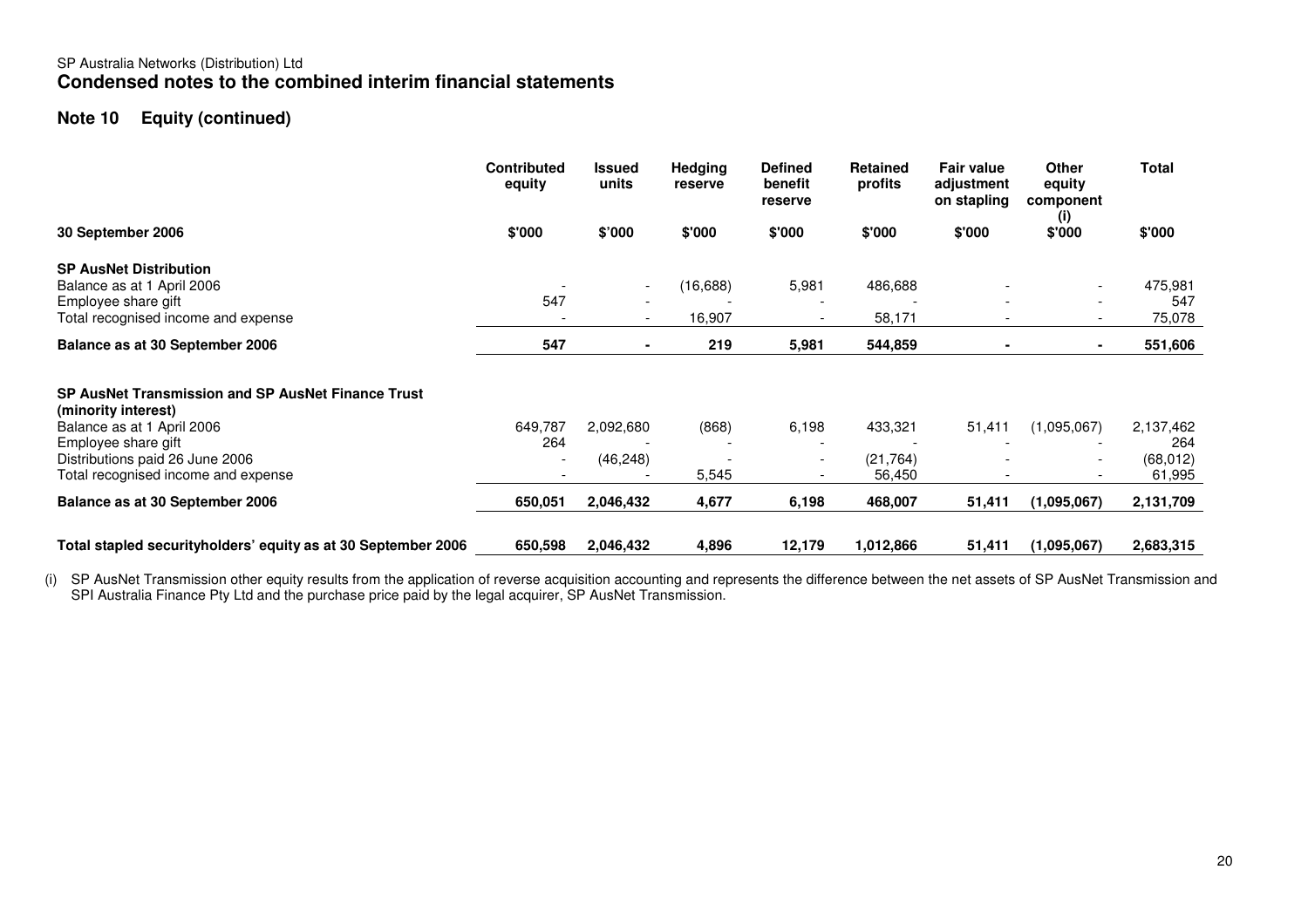# **Note 11 Events occurring after the balance sheet date**

### **(a) Distribution**

Since 30 September 2007, the Directors have approved an interim distribution for 2008 of \$120,873,197 (5.776 cents per Stapled Security) to be paid on 19 December 2007, comprised as follows:

|                                                               | <b>Cents per</b><br>security | Total<br>distribution<br>\$'000 |
|---------------------------------------------------------------|------------------------------|---------------------------------|
| Fully franked dividend payable by SP AusNet Transmission      | 0.870                        | 18.206                          |
| Assessable interest income payable by SP AusNet Finance Trust | 1.618                        | 33,860                          |
| Capital distribution payable by SP AusNet Finance Trust       | 3.288                        | 68,807                          |
|                                                               | 5.776                        | 120.873                         |

### **(b) Likely developments**

On 20 September 2007, SP AusNet announced that it had agreed with Singapore Power International Pte Ltd ("SPI") to acquire the Alinta assets being purchased by SPI. SP AusNet will acquire the assets for \$8,142 million, which is the price paid by SPI, plus transaction and holding costs between the time of acquisition by SPI and completion of the sale to SP AusNet. The acquisition is conditional upon SP AusNet obtaining securityholder approval, securing the necessary funding, final documentation, completion of the restructure of Alinta following the scheme of arrangement and any applicable consents or approvals. The acquiring entity within SP AusNet will be SP AusNet Transmission.

The Corporations Act and ASX Listing Rules regulate transactions between related parties. SPI is a related party of SP AusNet.

Accordingly, Securityholder approval is being sought in respect of:

- the acquisition of the Acquired Businesses by SP AusNet from SPI on the terms of the SSPA;
- the amendment of the existing Management Services Agreement (which will change the amount of fees payable by SP AusNet to SPIMS (a subsidiary of SPI)); and
- the issue of New Securities by SP AusNet to SPI under the Entitlement Offer and the Institutional Placement.

The Meeting to consider the Resolutions will be held on 11 December 2007.

At the date of this interim financial report, the price of the Offer has not been determined but it will not be less than \$1.10.

In the event that all of the Resolutions are not approved by the requisite majorities of SP AusNet Securityholders, the Transaction will not proceed and it is intended that SP AusNet will continue to operate in its current form. In doing so, it will have already incurred a portion of the costs of the Transaction, estimated at approximately \$26 million. Even if the Resolutions are approved by the requisite majorities of SP AusNet Securityholders, in some circumstances the Transaction may still not proceed. For example, if underwriting arrangements are not able to be agreed, if underwriting terms are agreed after the Meeting and SPI does not waive the relevant condition precedent, or if SPI does not subscribe for its entitlement under the Entitlement Offer or for 51% of the Securities offered under the Institutional Placement.

### **(c) Other matters**

Other than outlined above, there has been no matter or circumstance that has arisen since 30 September 2007 up to the date of issue of this financial report that has significantly affected or may significantly affect:

- (i) the operations in financial periods subsequent to 30 September 2007 of the Stapled Group; or
- (ii) the results of those operations; or
- (iii) the state of affairs, in financial periods subsequent to 30 September 2007, of the Stapled Group.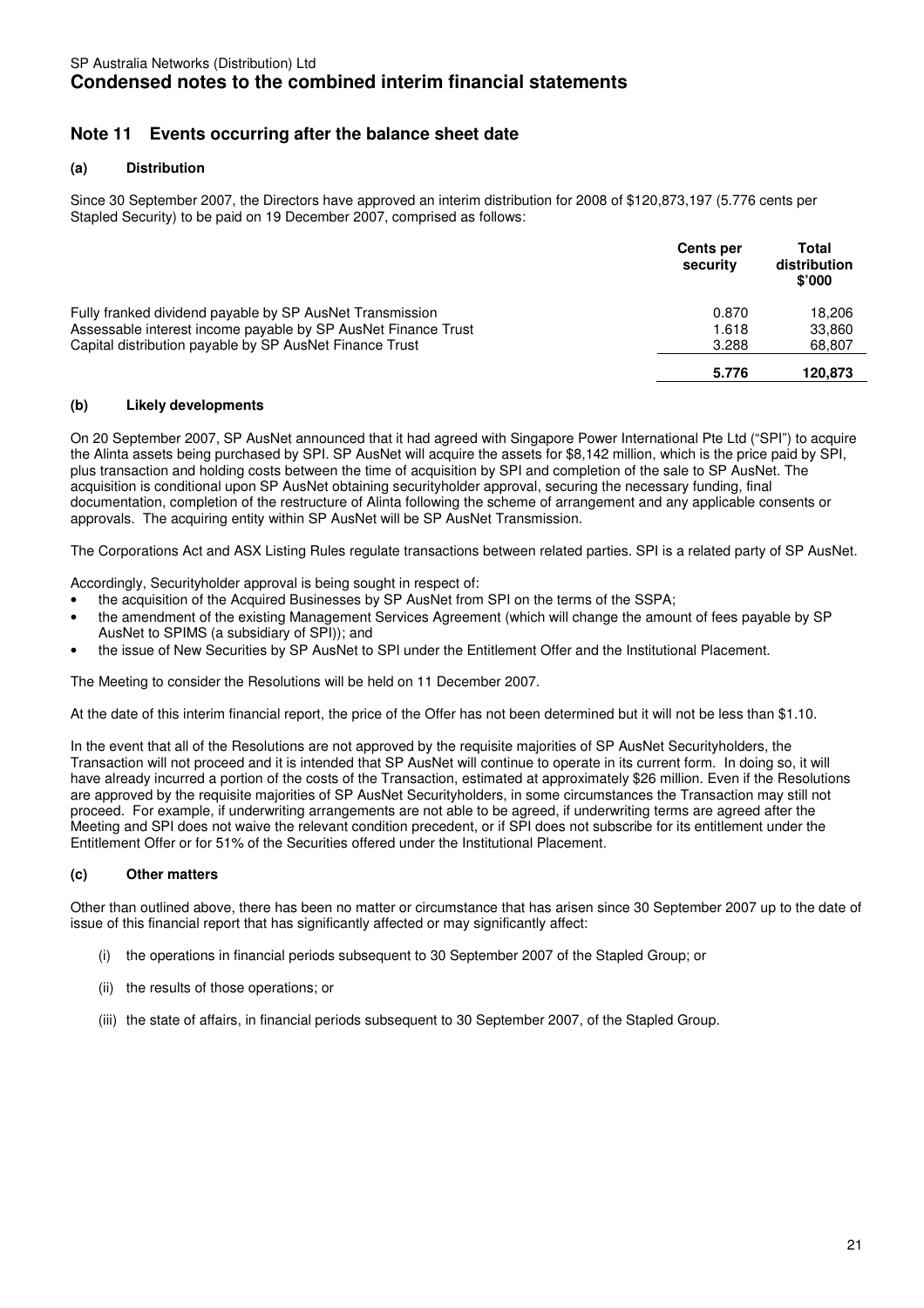## SP Australia Networks (Distribution) Ltd **Directors' declaration**

In the Directors' opinion:

- (a) the financial statements and notes set out on pages 9 to 21 are in accordance with the Corporations Act 2001, including:
	- (i) complying with Accounting Standards, the Corporations Regulations 2001 and the other mandatory professional reporting requirements; and
	- (ii) giving a true and fair view of SP AusNet's financial position as at 30 September 2007, and its performance, as represented by the results of its operations and its cash flows, for the financial period ended on that date; and
- (b) there are reasonable grounds to believe that SP AusNet will be able to pay its debts as and when they become due and payable.

This declaration is made in accordance with a resolution of the Directors.

**Ng Kee Choe**  Chairman

rce.

**Nino Ficca**  Managing Director

Melbourne **20 November 2007**